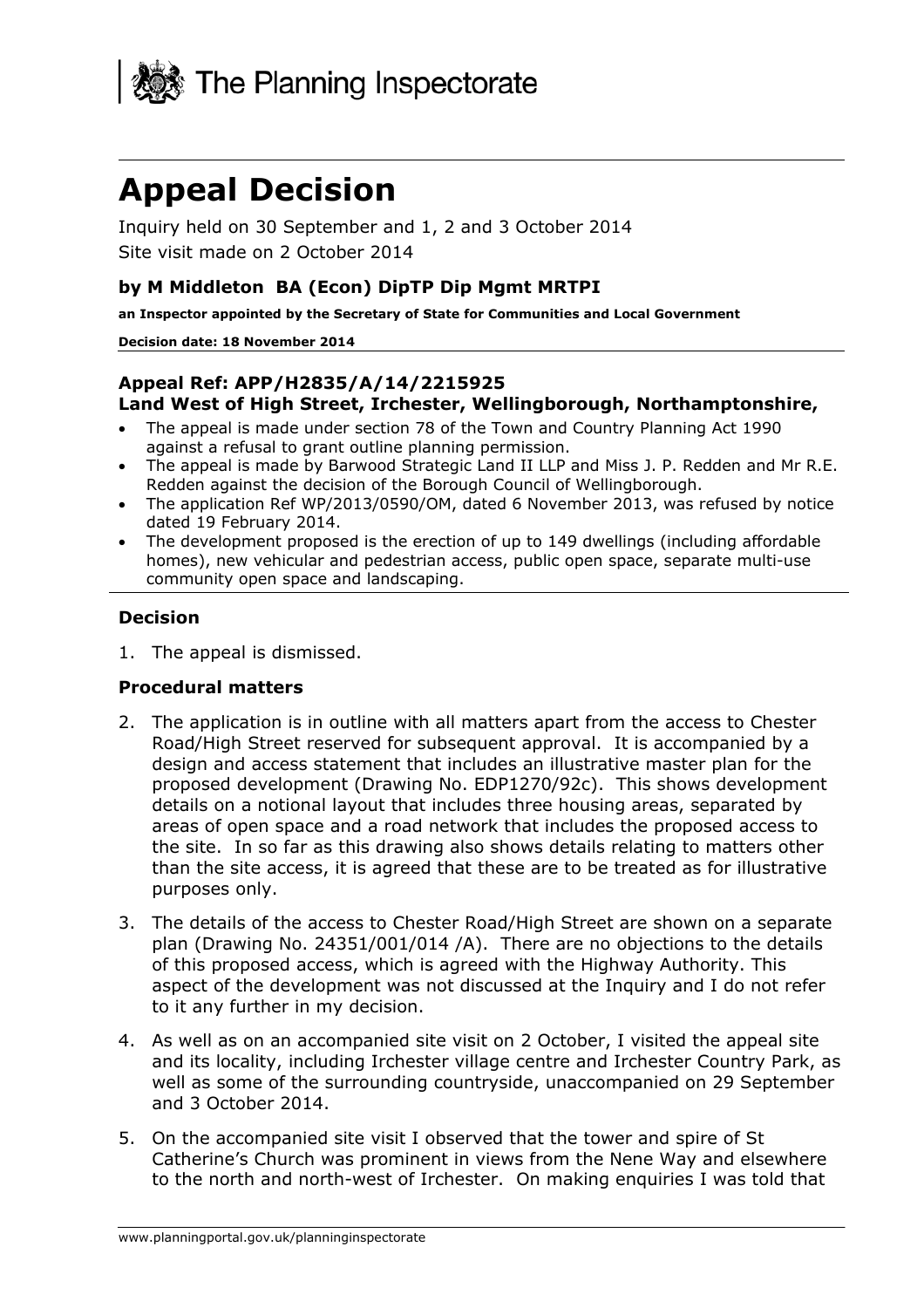it is a grade I listed building. In my opinion much of the appeal site is a part of the setting of this listed building. The Council subsequently pointed out that at the application stage its Design and Conservation Officer made no adverse comments concerning the effect of the proposed development on the listed building and so the setting of the listed building was not advertised or formally considered. It also said that Regulation 5A of the Town and Country Planning (Listed Buildings and Conservation Areas) regulations 1990, which concerns the advertising of proposals that affect the setting of a listed building, only applies if the local planning authority thinks that the development would affect the setting of a listed building.

- 6. It further pointed out that Regulation 5A does not provide for further advertisement to be undertaken if a different view is taken at appeal stage. I invited both the Appellant and the Council to submit further representations on the impact of the proposal on the setting of the Listed Church. The Appellant submitted further evidence, the Council did not. I have taken the additional submissions from the Appellant concerning the impact of the proposal on the setting of the listed building into account when making my decision.
- 7. At the Inquiry the Council pointed out that it no longer considered the development to be of a scale that was so significant that to grant planning permission would undermine the plan-making process by predetermining decisions about the location and scale of new development that is central to the Irchester, Knuston, and Little Irchester Neighbourhood Plan. It therefore withdrew reason for refusal No. 2. As the Neighbourhood Plan has only just passed the "Stage 1 Consultation" point, has made no site specific proposals for housing development and is consequently some time off the final publicity period to be organised by the District Council, I agree with this conclusion.
- 8. The Council also withdrew reason for refusal No. 4. It is satisfied that additional information, submitted by the Appellants, demonstrates that the proposal would not exacerbate existing drainage problems in the vicinity of the site. In fact the proposed drainage solution does not direct foul and surface water via High Street and Station Street, where there are existing flooding problems. It would also, through a series of balancing ponds and throated outlets, limit surface water discharge from the site to an amount that is less than the existing surface water runoff, even in times of heavy rainfall. In such circumstances the proposal could not exacerbate existing drainage problems within Irchester and is not contrary to Policy 13 (q) of the North Northamptonshire Core Spatial Strategy or unsustainable in the context of paragraph 103 of the National Planning Policy Framework (Framework).
- 9. The Appellant submitted a signed Unilateral Undertaking made under the provisions of Section 106 of the Town and Country Planning Act 1990. The Undertaking is signed by the landowners who agree, if planning permission is granted, to provide 30% of the dwellings, to be constructed as a part of the development, as affordable housing. They also undertake to provide allotments, multi-use open space and public open space, within the site, in accordance with specifications to be agreed with the Council. In the first instance the owners have offered to transfer the ownership of these areas of land to Irchester Parish Council.
- 10. The owners also agree to make financial contributions towards the improvement of local public services. These contributions include formula-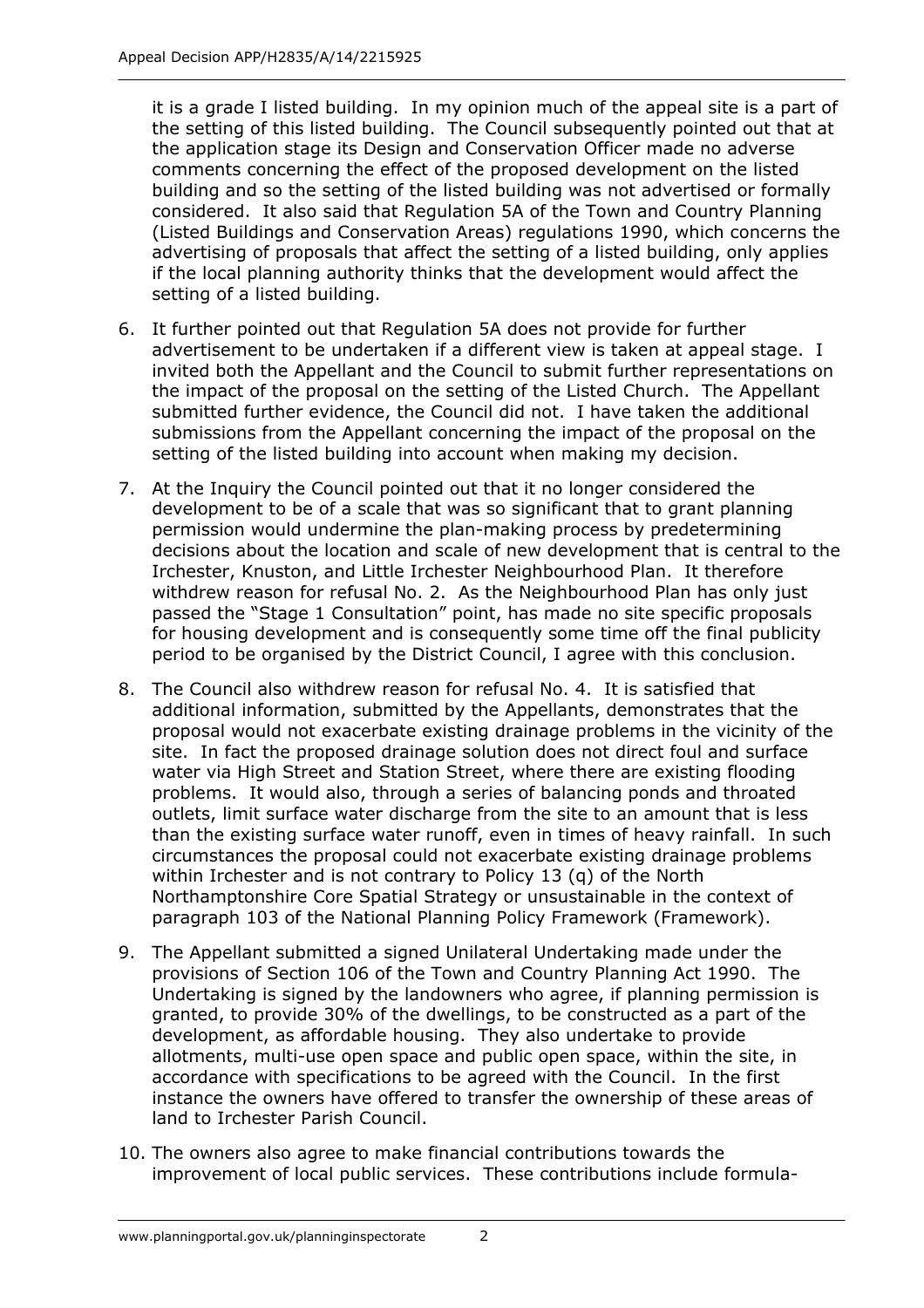based sums towards primary education, healthcare facilities, public transport, environmental and footpath improvements, fire and rescue services, libraries, waste receptacles and the implementation of a travel plan.

- 11. The Deed includes a clause that says that the covenants and obligations shall not apply or be enforceable, if I state in the decision letter that such obligations are unnecessary or otherwise fail to meet the relevant statutory tests. Those contributions that are related to capital expenditure on new or extended facilities and which are necessary to make the proposal acceptable in planning terms, because the existing facilities are at or beyond capacity, are justified. Those that seek contributions towards Council day to day functions and that are conventionally met from council revenue expenditure seem to me to be inappropriate.
- 12. I am consequently satisfied that the measures relating to affordable housing, primary education, environmental improvement and the travel plan as set out and commented on below, comply with the provisions of Paragraph 204 of the Framework, are necessary to make the development acceptable in planning terms and meet Regulation 122 of the *Community Infrastructure Levy Regulations* (CIL) 2010.
- 13. I am not persuaded, on the basis of the evidence before the Inquiry, including that submitted by Northamptonshire County Council on 4 October, that the remainder are necessary to make the development acceptable in planning terms. As a result such payments are inappropriate. I have dismissed this appeal so there is no requirement under the CIL Regulation to consider these matters in great detail and, other than in passing or with regard to assessing the sustainability of the proposals, I have not done so.

# **Planning Policy**

- 14. The Development Plan (DP) for the area now consists of the North Northamptonshire Core Spatial Strategy (CSS), which was adopted in June 2008; and the saved policies of the Wellingborough Local Plan (LP), adopted in 1999, with an Alteration adopted in 2004.
- 15. The CSS seeks to meet North Northamptonshire's housing and employment needs up to 2021. The main aim of the strategy, as set out in Policy 1 and elsewhere, is to make the area more self-sufficient and to deliver economic prosperity. To This end, the plan seeks to strengthen the network of settlements, by directing most development to three designated growth towns. Policy 13 sets out a set of general sustainability principles, which all development is expected to meet.
- 16. LP Policy G4 classifies Irchester as a "restricted infill village" and not as a "limited infill village". Development is restricted to sites within the defined village policy lines and should not have an adverse impact on the size, form, character and setting of the village and its environs. Policies G6 and H4 restrict development in the open countryside, whilst H9 allows residential development to meet a local need for affordable housing, subject to a number of other criteria being met.
- 17. In 2010 the Council published the Site Specific Proposals (SSP) Preferred Options document, which sought to identify potential sites for housing, for consultation. However, as this document has not progressed any further and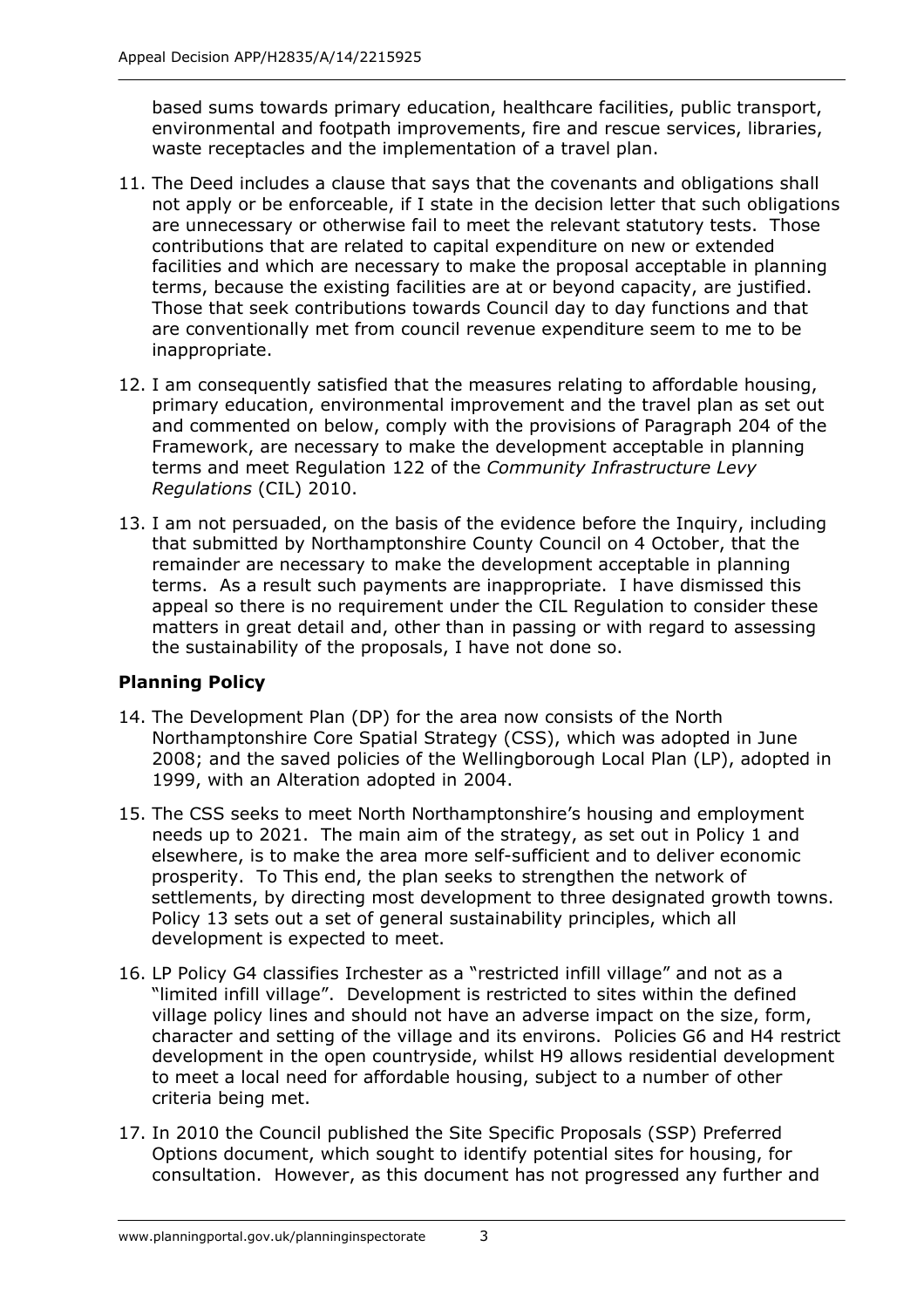the Irchester proposals were subject to objection, it cannot attract other than very minimal weight.

- 18. A draft review of the CSS (the Core Strategy Review (CSR)) was published for initial public consultation in August 2012. The proposed housing figures are significantly lower than those for the corresponding period in the adopted CSS. Nevertheless, some of its proposals were the subject of objection, including from Irchester Parish Council and the plan has not yet progressed to the presubmission document stage. As a result, its findings and direction of travel, in as much as they affect Irchester, can only attract minimal weight.
- 19. The thrust of the CSS development policies seek to concentrate most new development within or on the edge of three designated growth towns where a series of sustainable urban extensions (SUEs) are planned. Wellingborough is one of these. Six named smaller settlements are expected to accommodate most of the remaining development. Irchester is not included amongst any of these identified locations. Its status in the LP as a restricted infill village is still the adopted position.
- 20. The appeal site is outside the defined Irchester village policy lines and much of it is within the wider open countryside rather than immediately on the edge of the village. The proposal is not for any of the exceptions allowable in the open countryside under LP Policy H4 or for the limited number of buildings that would be allowed under LP Policies G6. Nor is it solely for affordable housing. I therefore conclude that the proposal is contrary to LP Policies G4, G6 and H4 and not supported by H9.
- 21. Nevertheless, the CSS does anticipate some development in some other villages, pointing out that in the remaining rural area development will take place on sites within village boundaries, unless it can clearly be demonstrated that development outside is needed in order to meet local needs.
- 22. The appeal site is outside of the Irchester defined village policy lines, but as these were defined for the purpose of accommodating housing development up to 2008, they cannot be considered to be up to date in 2014. As they are not up to date and there is no compelling evidence that all of Irchester's future housing needs could be met without their extension, I consider LP Policy G4 and Policies G6 and H4, in as much as they prevent development adjacent to the existing settlement, to be out of date.
- 23. Furthermore, the anticipated growth in North Northamptonshire has not occurred to any significant degree, particularly in Wellingborough, and the Joint Committee that oversees strategic planning in the area, has resolved that the housing requirements contained within the CSS policies are out of date.
- 24. As LP paragraph 2.11 explains, the policy lines were also defined to protect the character of villages and important views of the surrounding countryside, as well as to protect the countryside from development in order to preserve its valued character, a consideration emphasised in LP paragraph 2.14. The thrust of LP Policies G6 and H4 is consequently to protect the countryside from unnecessary development, which is expressly recognised in the Framework at paragraph 17.
- 25. I therefore consider this aspect of these policies to be in conformity with the Framework and capable of attracting some weight. However, given the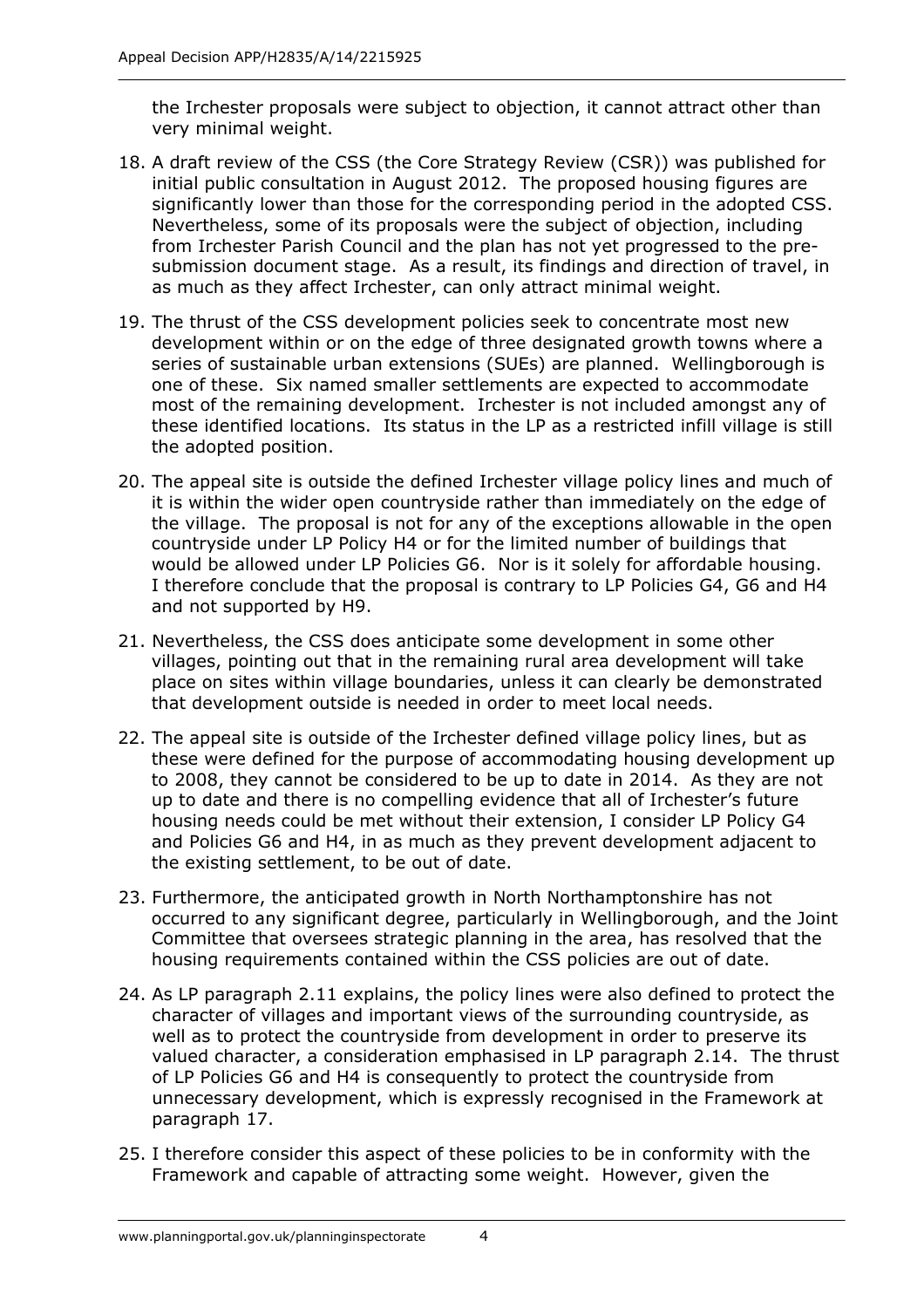acceptance that greenfield land is required for future development, it is clearly inappropriate to rigidly apply LP Policies G6 and H4 to every part of the countryside, as previously defined but particularly that adjacent to the existing settlement limits and to refuse planning permission for all proposals within this area just because they do not meet the criteria in these policies. Nevertheless, even in a period when the housing supply policies are not up-to-date, the degree of harm to the countryside's character and appearance, the importance of affected views of and from the countryside and the impact of a particular proposal on settlement character, need to be assessed when considering the appropriateness of sites for development.

26. Paragraph 14 of the National Planning Policy Framework (Framework) says that where the relevant DP Policies are out of date, planning permission should be granted unless any adverse impacts of doing so would significantly and demonstrably outweigh the benefits when assessed against the policies in the Framework taken as a whole or specific policies in the Framework indicate that development should be restricted. The DP Policies that regulate the supply and location of housing within the Borough of Wellingborough and at Irchester are time expired and out of date.

# **Main Issue**

- 27. In the above context and from all that I have read, heard and seen I consider the main issues to be:
	- a) Whether Wellingborough now has a five year housing land supply

and if not

b) Whether the proposal is sustainable development within the meaning of paragraph 7 of the National Planning Policy Framework

and if so

c) Whether the benefits of the proposal are significantly and demonstrably outweighed by any harm to the character and appearance of the local countryside and the setting of Irchester Church, together with any other harm attributable to the development, such that the presumption in paragraph 14 of the Framework to favourably consider applications for sustainable development is outweighed.

# **Reasons**

28. The eastern part of the site abuts the older part of Irchester village at the northern end of High Street. From there it extends in an arc around the northwestern side of the village, terminating to the rear of Bakers Crescent. The site rises from High Street to the plateau that occupies the land above the western side of the historic village. Much of the upper part of the site is detached from the existing built up area, there being allotment gardens and a series of paddocks separating them.

# *Housing land supply*

29. Housing land supply is made up of two components, the overall housing need and the supply of available land on which to meet that need at a specific point in time. The Framework whilst encouraging Local Planning Authorities to boost significantly the supply of housing in paragraph 48 says that their local plans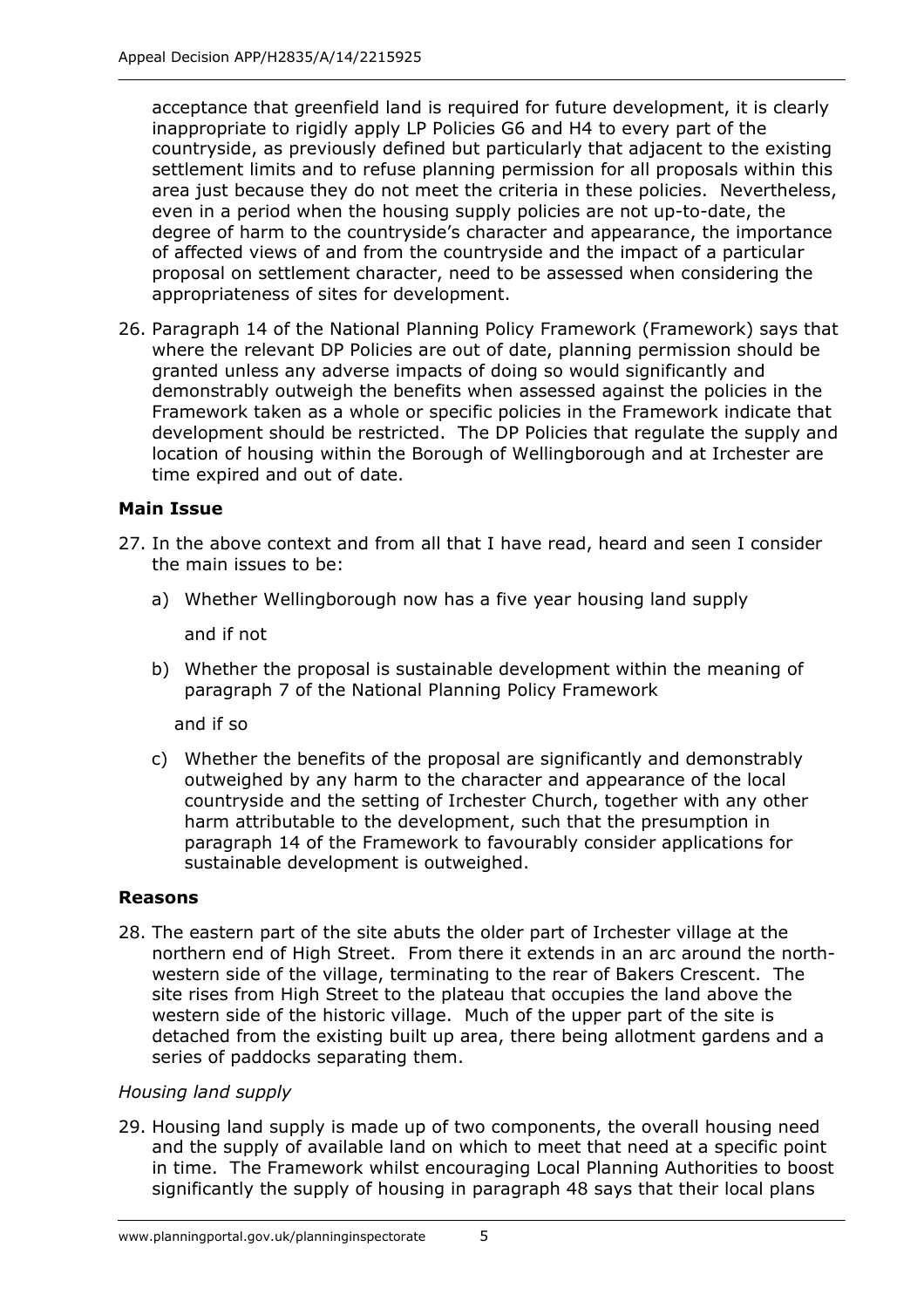should meet the fully objectively assessed needs (OAN) for housing and affordable housing in the Housing Market Area (HMA). The National Planning Practice Guidance NPPG gives further advice on how OAN should be assessed. Wellingborough District is not an HMA and traditionally housing requirements have been assessed in the context of North Northamptonshire and then subdivided between the four districts.

- 30. The Housing requirement for Wellingborough, along with that for the rest of North Northamptonshire, in the CSS, is derived from the East Midlands Regional Plan, which has now been revoked. That requirement included a significant element of planned inward migration from the south-east. Regardless of the appropriateness of the housing targets in the CSS at the time of their production, they were a top down imposed housing requirement and never an objective assessment of the needs of the area. They substantially exceeded the fully objectively assessed needs of the HMA at the time of their imposition and have proved to be undeliverable during a period of recession. They are consequently not an appropriate basis for the housing requirement element of housing land supply in 2014.
- 31. The North Northamptonshire Joint Planning Unit (JPU) is responsible for strategic planning in the HMA. It has prepared an Interim Housing Statement (IHS) to fill the vacuum caused by its abandonment of the CSS housing targets. The OAN that it has derived has been informed by the Interim 2011 based Department of Communities and Local Government household projections, supplemented by economic and affordability evidence. Although the IHS has not been rigorously tested at a public inquiry, it has been the subject of consultation with stakeholders and the public and revised following work undertaken for the JPU by Cambridge University's Centre for Housing and Planning Research.
- 32. The Appellants did not advance an alternative assessment of OAN nor did they unduly criticise the process that the JPU had followed to arrive at its OAN. They simply pointed out that there was a DP provision that should be used and that the Inspector, who had determined a similar appeal on the same site in 2013, had used it in his decision. I discussed the inappropriateness of the CSS housing targets in paragraph 31. When the previous Inspector made his decision<sup>1</sup> the JPU's OAN was not available. Whatever its shortcomings, this is in my view the only reliable OAN available and it should consequently be used as the basis for the annual housing requirement until and if it is replaced by housing requirements in the CSS Review. In coming to this conclusion I am supported by the Inspectors who determined the recent Kettering<sup>2</sup> and Oundle<sup>3</sup> appeals. They similarly concluded that the assessment of the HMA's OAN by the JPU in its IHS was an up-to-date and objective assessment.
- 33. The JPU subdivided the housing need for North Northamptonshire in accordance with the distribution used in the 2008 CSS. Until a different strategy emerges in the CSR, this is the appropriate way to distribute the additional dwelling requirement. Wellingborough's requirement is consequently 450 dwellings per annum. The parties have agreed the historic shortfall that should be added. They also agree that if the Framework's requirement to

<sup>-</sup>1 APP/H2835/A/12/218234, Land west of High Street and land off Alfred Street, Irchester, Northamptonshire.

<sup>&</sup>lt;sup>2</sup> APP/L2820/A/13/220468, Land to the rear of 18 and 20 Glebe Avenue, Broughton, Kettering, Northamptonshire. <sup>3</sup> APP/G2815/A/13/2209113, Land between St Christopher's Drive and A605 Oundle Bypass, Oundle,

Northamptonshire.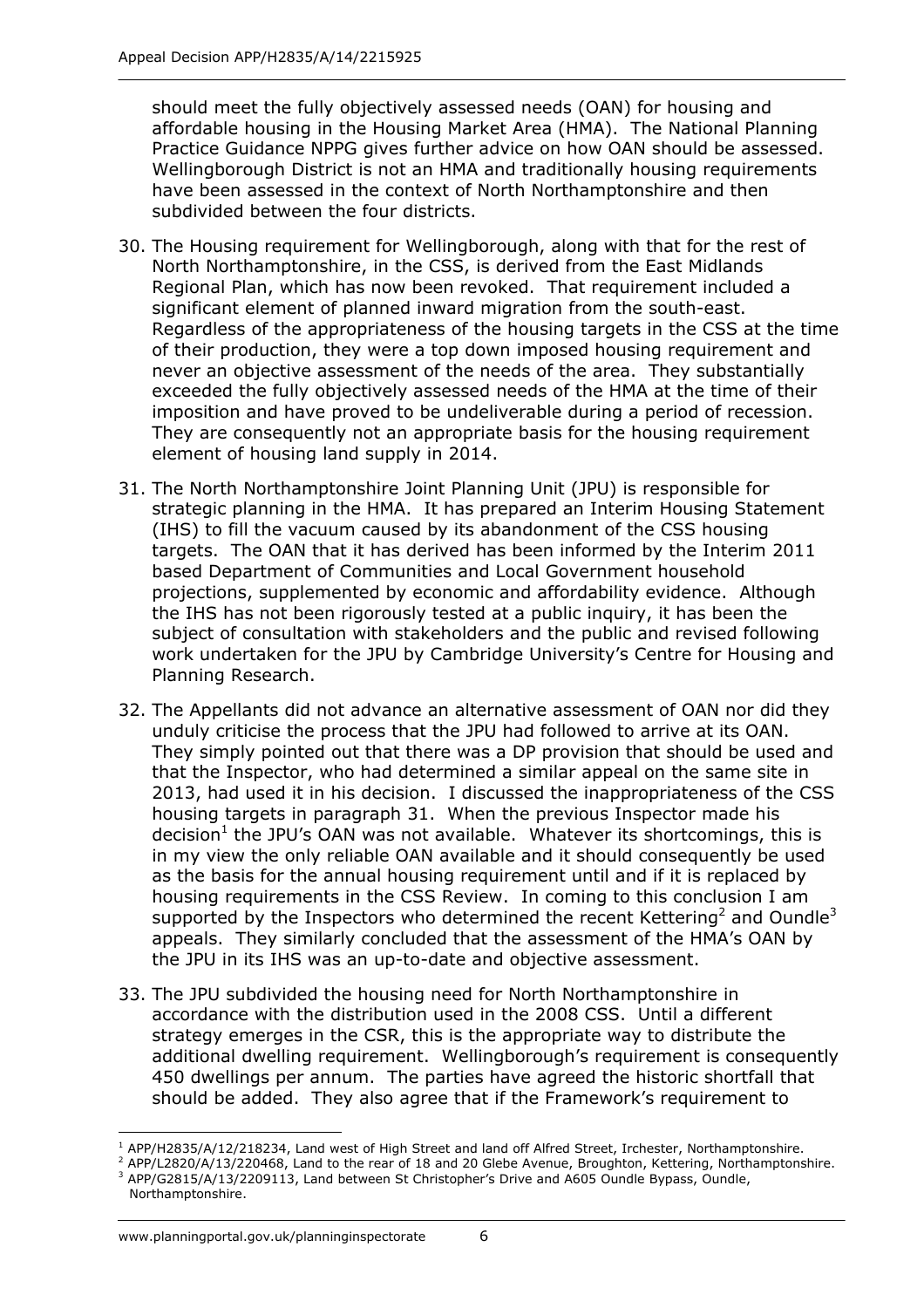boost significantly the supply of housing, is to be met then it should be made up within 5 years and that in the context of Wellingborough's significant underperformance in the recent past, the buffer should be 20%. This transposes into a five year requirement of 3790 dwellings for the period 2015- 20 according to the Council and 3,728 for the period 2014-19 according to the Appellants.

- 34. The parties disagree over the appropriate period for calculating the five years supply. The Appellants contend that it should begin in 2014, pointing out that the further into the future the period runs, the more scope there is for uncertainty and less accurate results. The Council maintains that along with other authorities in North Northamptonshire and elsewhere, it has traditionally calculated housing supply from the following April. In its defence it referred to advice provided by the Department of Communities and Local Government in both 2008<sup>4</sup> and 2009<sup>5</sup>. The latter advice was specifically published to assist the Planning Inspectorate and others, when considering whether Local Planning Authorities were able to demonstrate a five year supply of specific sites, which were deliverable in the terms of paragraph 54 of Planning Policy Statement 3. The former related to the Core Output Indicators, one of which was five years housing supply, used to monitor the effectiveness of Regional Spatial Strategies and Local Development Frameworks. Both of these documents have now been withdrawn.
- 35. Although now replaced by the Framework, the requirements of paragraph 54 of PPS3 are remarkably similar to those of the second sub paragraph of paragraph 47 of the Framework and its footnote. In the absence of more up to date advice or evidence to suggest that the government has changed its view on this matter, it does not seem to me to be inappropriate to use the methodology contained in the 2009 document if that is the Council's preference. At paragraph 47 the Framework says that local planning authorities should identify and update annually a supply of specific deliverable sites sufficient to provide five years' worth of housing against their housing requirements. Therefore, local planning authorities should technically have an identified fiveyear housing supply at all points during the plan period. If the period were to run from April 2014, then at the time of the Inquiry into this appeal (September/October 2014) only a 4.5 years supply would be being demonstrated and even when the 2014 update was first published there would not have been an actual 5 years supply.
- 36. In starting the five years from the next full year, the Council, in normal circumstances, would be actually placing itself at a disadvantage because the number of dwellings with planning permission, at the time of the analysis, would have to contribute to a requirement of more, rather than less, than five years. Whilst using an advanced start date increases the amount of prediction necessary, it nevertheless has the benefit of always assessing at least a five year supply. I note that the Inspector determining the Waterbeach<sup>6</sup> appeal used a data set beginning the April before the appeal was considered but there is no evidence to suggest that he was made aware of the 2009 guidance. Furthermore he had specific concerns that the data did not capture information

-

<sup>4</sup> Regional Spatial Strategy and Local Development Framework, Core Output Indicators, Department of Communities and Local Government 2008.

<sup>5</sup> Demonstrating a 5 Year Supply of Deliverable Sites, Department of Communities and Local Government 2009.

<sup>&</sup>lt;sup>6</sup> Appeal ref: APP/W0530/A/13/2207961, Land to the west of Cody Road, Waterbeach, Cambridge, CB25 9SL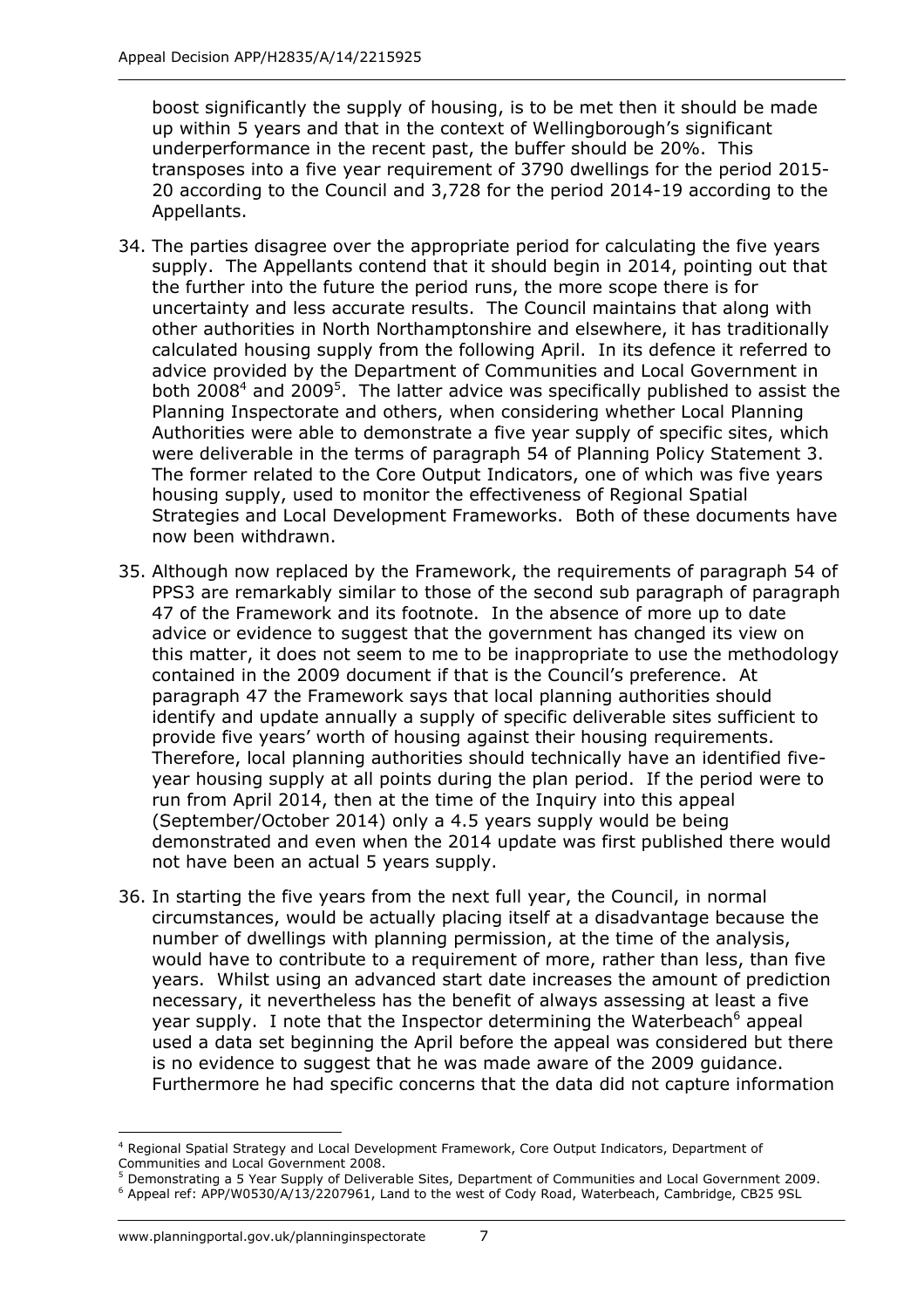on actual progress over the previous year, as there was no actual information on completions in that year.

- 37. Whilst I also note that in part it was the mismatch between forecast completions and actual completions that created the need for the 5% and 20% buffers that was not the only reason. The Framework specifically says that it was to ensure choice and competition in the market for land. There is no evidence to suggest that the Government is now adopting a different approach to the definition of the actual 5 year period now than it was in 2008 and 2009. The housing requirement is therefore 3,790.
- 38. On the basis of a five year period from April 2015, the Council estimates that 4062 dwellings could be completed within the five year period. This equates to a supply of 5.36 years. The Appellants consider this to be too optimistic and using the same period they assess the supply to be 2,731 dwellings or a 3.6 year supply. The differences primarily arise from conflicting assumptions, as to the rate of delivery and start dates, at two large strategic sites, Wellingborough East and Wellingborough North.
- 39. Much of Wellingborough East is owned by a national house builder who envisages completions to commence in early 2016. A limited amount of development can take place before a major new distributor road project that includes a new bridge, over the Midland Main Line, is completed. However, without that infrastructure, particularly in the direction of Wellingborough, both for construction vehicles and more fundamentally for potential house purchasers, access is far from ideal. I would be surprised if significant numbers of dwellings were occupied before the completion of this road infrastructure.
- 40. The Inquiry was told that agreements are in place with Network Rail and that there is available funding from a variety of sources, including from the Northamptonshire Growth Deal, to construct a new railway bridge. However, although the land owner and the Council indicated that work was to commence in the summer and September 2014 respectively, at the close of the Inquiry, in early October, there was no evidence of any contract start-up operations on the site let alone actual construction works. The Growth Deal publicity suggests that funding does not commence until 2015/16 financial year. This is a large and complicated infrastructure project that will take many months to implement. I am therefore sceptical that these necessary major infrastructure works will be completed in time for significant numbers of completions in 2016 at Wellingborough East.
- 41. Nevertheless, once this site is satisfactorily accessed, it would have good pedestrian links to an improved railway station and the town centre. Its location in the context of Wellingborough and access to central London, suggests that it would be capable of delivering significant numbers of completions in a buoyant housing market. In such circumstances the Appellants' forecasts beyond 2017 could be too pessimistic.
- 42. However, the Council assumes that 125 dwellings will be delivered in 2016-17 rising to 250 in 2019-20. It is generally agreed that sales of this magnitude could not be delivered by one builder. Whilst the site is large enough for a number of builders to operate at the same time, catering for different sectors of the market, there is no evidence that any builder other than Bovis Homes is involved at this point in time. Once other builders become involved in this site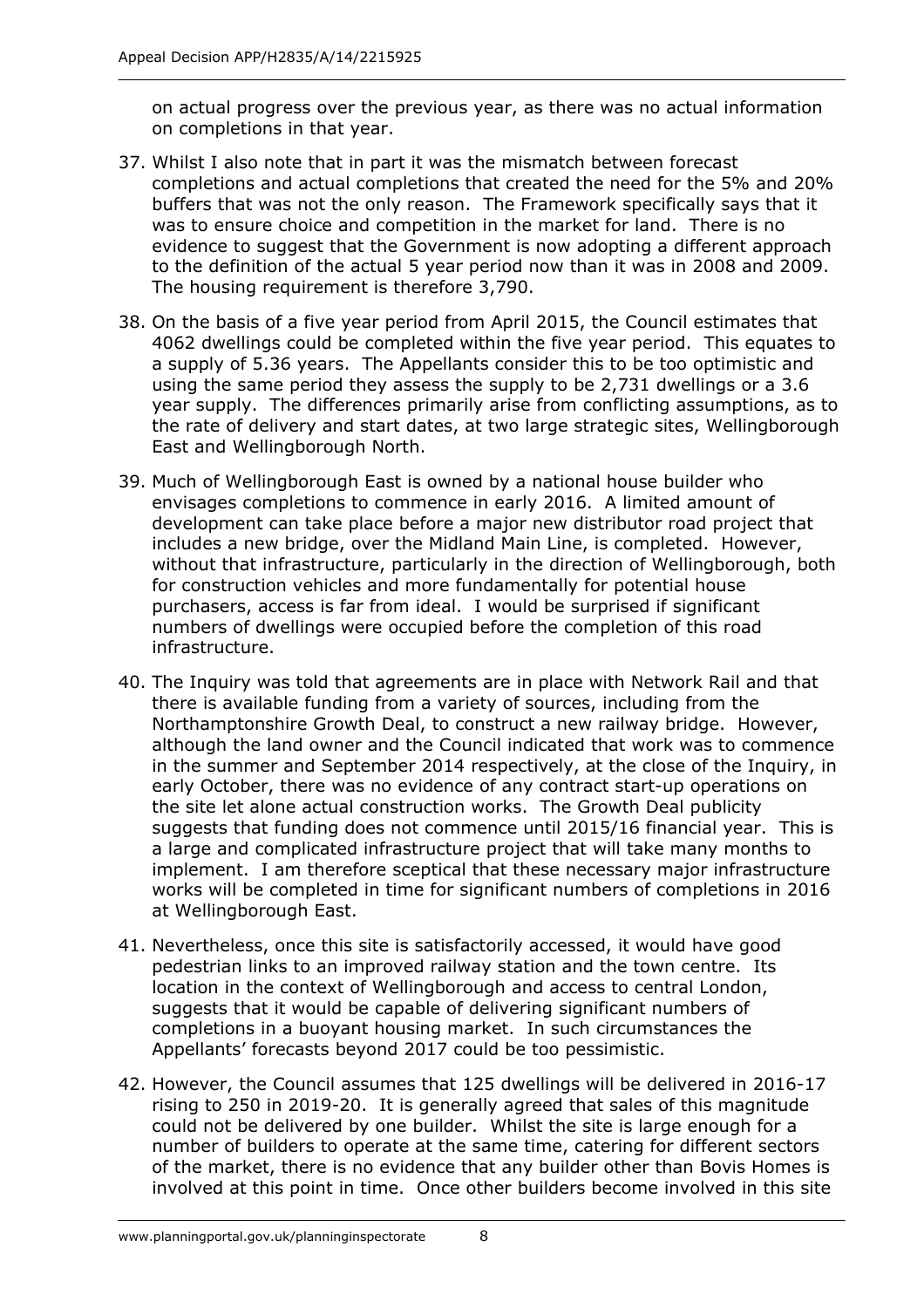they will need to prepare proposals, obtain detailed planning permission and become established on the site. Their absence at the present time suggests that at best they are unlikely to be contributing to housing delivery before 2017-18 at the earliest. I therefore consider the Council's forecasts for this site to be too optimistic in the first three years of its supply period.

- 43. Wellingborough North appears to be being assembled by a consortium for eventual sale to house builders and others. Not all of the site appears to have been assembled. A Section 106 Agreement has still to be signed and there has been an application to extend the time limit for the submission of reserved matters. Such a situation, particularly the absence of any known builder(s) involvement in the project does not inspire confidence in early delivery. It also suggests to me that this site is not capable of delivering large numbers of dwellings in the short term, regardless of the optimism of the landowners who include the Council. The Council's trajectory estimates that 100 dwellings will be completed in 2015-16 with a further 250 in each year thereafter. I consider this to be significantly over-optimistic.
- 44. In the Council's calculation there is only a surplus of 272 dwellings in the five year supply. In my view, the uncertainties around builder involvement and infrastructure provision at both these urban extension sites but particularly at Wellingborough North are such that there is likely to be slippage of more than this amount and consequently the Council will not achieve its overall targets. Its track record on this account gives added weight to my cautious approach. In none of the past five years have the actual completions been anywhere near the number of estimated completions, resulting in the delivery of only 29% of the forecasted dwellings.
- 45. I conclude that the Council has not demonstrated a five year supply of deliverable housing sites. Paragraph 49 of the Framework says that in such circumstances relevant policies for the supply of housing should not be considered up–to-date. The presumption in favour of sustainable development in paragraph 14 therefore applies.

## *Sustainable development*

46. At paragraph 14 the Framework says that at its heart there is a presumption in favour of sustainable development. At paragraph 6 it points out that the policies in paragraphs 18 to 219, taken as a whole constitute the Government's view of what sustainable development means for the planning system. It further points out at paragraph 7 that there are three dimensions to sustainable development: economic, social and environmental. The three roles are mutually dependent and should not be taken in isolation (paragraph 8). The considerations that can contribute to sustainable development, within the meaning of the Framework, go far beyond the narrow meaning of locational sustainability. As portrayed, sustainable development is thus a multi-faceted, broad based concept. The factors involved are not always positive and it is often necessary to weigh relevant attributes against one another in order to arrive at a balanced position. The situation at the appeal site in this respect is no exception.

## *Economic role*

47. Economic growth contributes to the building of a strong and competitive economy, which leads to prosperity. Development creates local jobs in the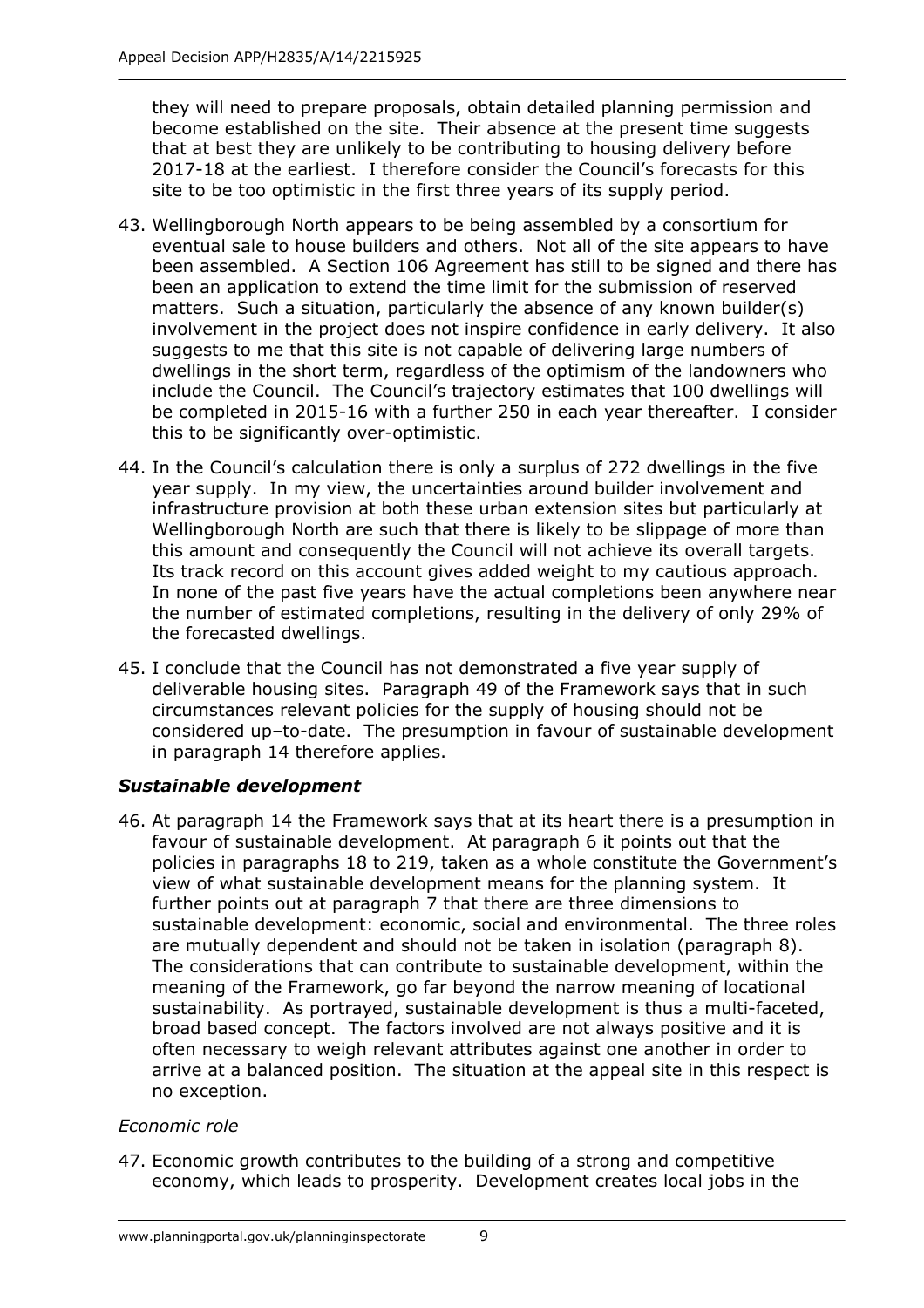construction industry as well as business for and jobs in the building supply industry. This is particularly important in times of economic austerity and is emphasised in paragraphs 17 and 18 of the Framework, which support sustainable economic development to deliver the homes, business and infrastructure that the country needs. Whilst such jobs and business could be generated by development anywhere and in the context of Wellingborough there may well be locations that are more locationally sustainable than the appeal site that is not the issue. At the present time this Borough appears to be falling short of its requirements in terms of housing construction. In such circumstances, the availability of any site that could contribute to house building and economic development, in the short term, should attract some weight.

- 48. The appeal site is available. A well-established building company with a track record of delivering new dwellings is co-joined with the owner as an Appellant. Theoretically, they could commence development at an early date and so make a positive contribution to the need to boost the supply of housing now. However, the draft time limits condition did not suggest that this was the Appellants' intention. Indeed had I accepted that, then there could have been no contribution to the five year supply from this site at all. In the context of Wellingborough's overall housing needs and alleged land shortages. This does not suggest that it was the Appellants' intention to make a significant contribution to meeting a requirement that they agree is urgent.
- 49. The Framework at Para 112 requires account to be taken of the economic and other benefits of the best and most versatile agricultural land. Where significant development of agricultural land is demonstrated to be necessary, the use of areas of poorer quality land in preference to that of a higher quality should be sought. The land immediately around Irchester is all of grade 3 quality so that if development has to occur outside of this village then some grade 3 land will have to be used. The use of grade 3 agricultural land in itself does not therefore weigh against the proposal. Nevertheless, at paragraph 58 the Framework says that planning decisions should aim to optimise the potential of sites to accommodate development. The proposal extends to some 12.1 hectares, which would be a significant loss of agricultural land, whilst only accommodating up to 149 dwellings.
- 50. At a gross density of 12.3 dwellings per hectare this proposal does not represent an efficient use of land. Whilst I accept that there is a generous provision of open space shown on the notional layout, even the net density at 27 dwellings per hectare is comparatively low and much of the open space is not required to meet the needs of future residents of the development or in the opinion of some third parties, the existing residents of the village. The Council pointed out that the Appellants could, having obtained planning permission, apply to increase the number of houses beyond 150. Whilst this would be the subject of a separate application, I take the Council's point that this may not be a difficult hurdle to surmount and that the construction of in excess of 150 dwellings would not, in the context of Irchester, be locationally sustainable.
- 51. Shopping provision in Irchester is limited but there is a small supermarket, a post office/newsagents and a chemist. Additional population would undoubtedly generate more expenditure to support these businesses.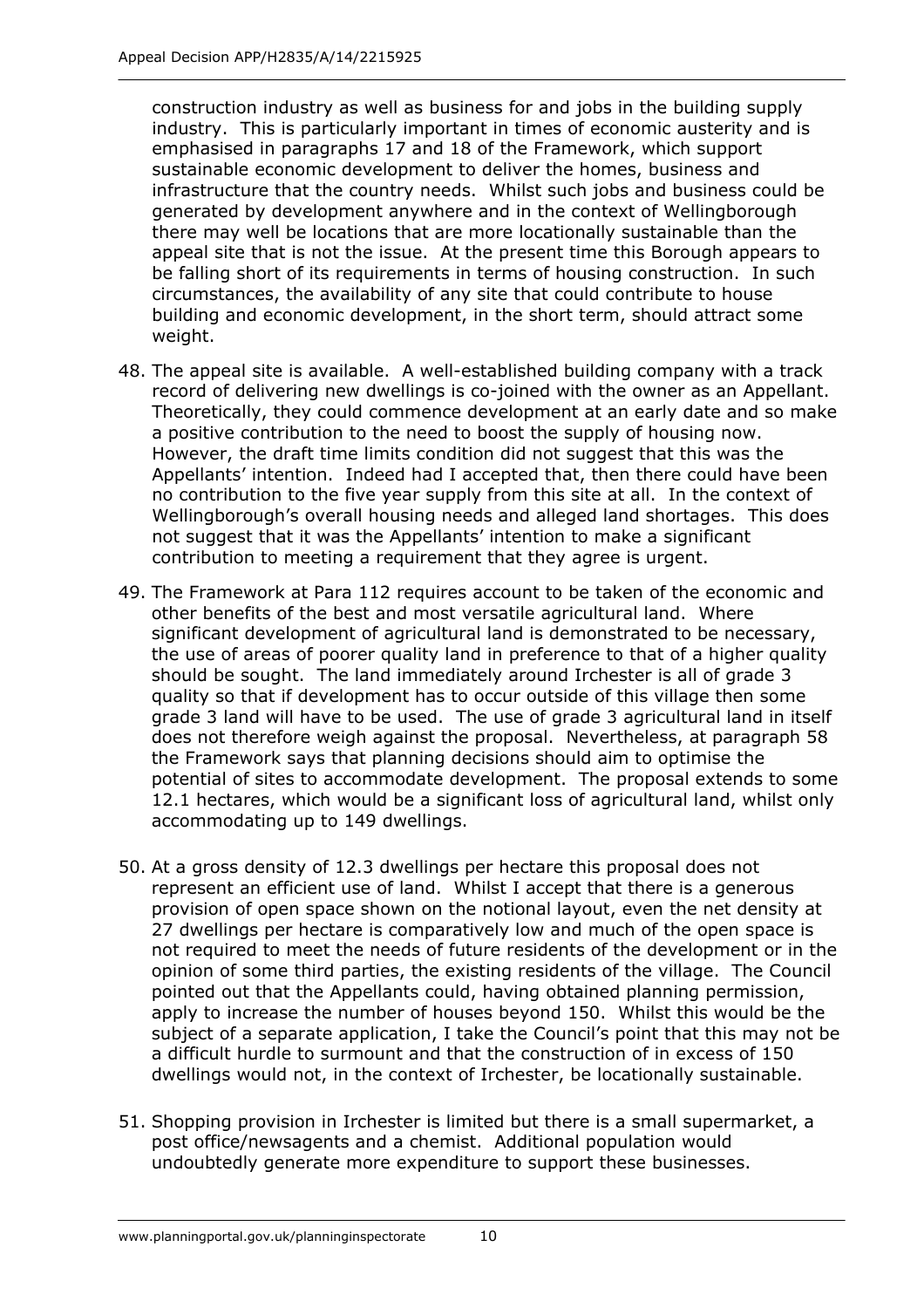52. There would be benefits to the local economy through increased expenditure in the form of wages and material purchases during the construction period. An unspecified number of jobs would be created for the duration of the development but not all of these would be based or recruited locally. Nevertheless, these economic benefits of the development, as discussed above, weigh in favour of the proposal in the sustainability balance and I find that the proposal would contribute positively to the economic dimension of sustainability.

## *Social Role*

- 53. The proposal would contribute to the supply of housing at a time when there is an urgent need to increase the supply. Through the provisions of the Unilateral Undertaking it would provide 30% of the dwellings as affordable housing, which is in accordance with LP Policy H8 and the Affordable Housing Supplementary Planning Guidance 2004. This provision would contribute to the meeting of an identified need at a time when the means to create affordable housing on a large scale are limited and undoubtedly weighs in favour of the proposal.
- 54. The Unilateral Undertaking proposes the provision of additional allotments but this was not supported at the Inquiry by the Parish Council or local residents. The evidence before the Inquiry does not support the need to provide allotments for the benefit of the existing population. Whilst this aspect of the proposal would meet some demand generated by the new residents and is therefore CIL compliant, in the circumstances it does not attract weight in the sustainability balance.
- 55. The Framework at Para 34 says that decisions should ensure that developments which generate significant movement are located where the need to travel will be minimised and the use of sustainable transport modes can be maximised. A development of up to 149 new homes would generate significant movement.
- 56. The provision of facilities and public transport in Irchester is far from good, in comparison to the more urban part of the Borough. In consequence, a disproportionate number of its residents use the private car for journeys. Development at the appeal site is less likely to result in modal shifts in favour of public transport than would developments in Wellingborough itself, or indeed at some other locations within Irchester closer to the bus route. The County Council, acting as Highway Authority note that the site is substantially more than the 400 metres target walking distance to bus stops from residential properties and point out that even the current half hourly service is not likely to promote meaningful modal shift.
- 57. However, following the opening of the Rushden Lakes retail centre, it is expected that the service to Irchester will be reduced to an hourly frequency. Whilst the Travel Plan may encourage some residents of the appeal site, who would otherwise not use public transport, to use it, the benefits are unlikely to be high. It nevertheless meets the Framework tests and the CIL regulations.
- 58. The Appellants, also through the Unilateral Undertaking, propose to make a payment for the enhancement and maintenance of strategic public transport services to support Irchester. Whilst this would be of value to some other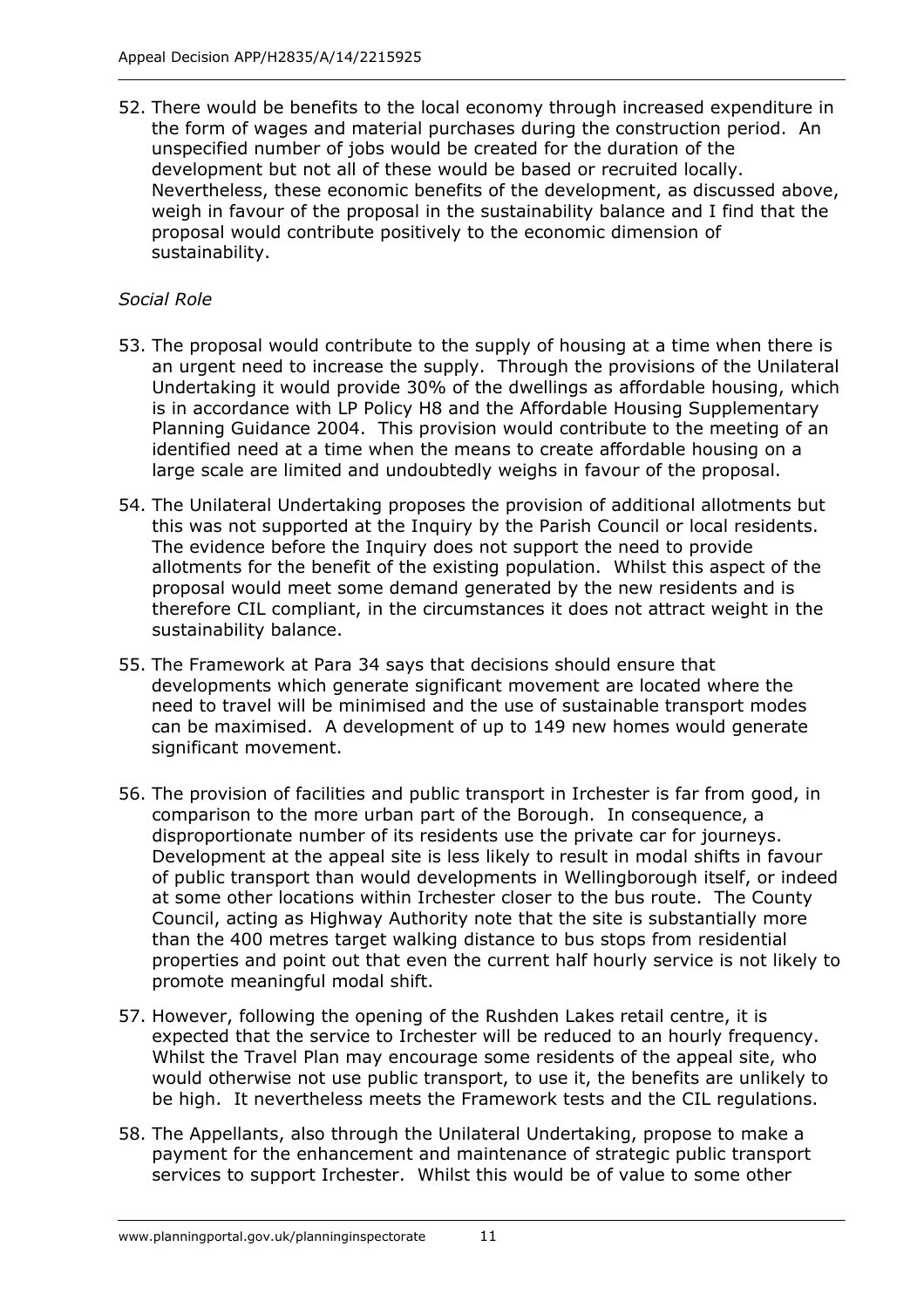residents of Irchester, given the County Council's comments about meaningful modal split and the fact that a one off payment would not maintain the service in perpetuity, I do not consider this contribution to be directly related to the development or that it would contribute towards making this development more sustainable and acceptable in planning terms.

- 59. Employment and facilities in Irchester are not sufficient to sustain the local population. Consequently, most residents of the appeal site would travel elsewhere for work, as well as for comparison shopping and they would also be likely to visit larger supermarkets elsewhere for many of their convenience purchases. Wellingborough and Rushden, about a 3 km drive away, are used for convenience shopping and Northampton is extensively used for comparison shopping, although the recently approved Rushden Lakes destination is likely to capture some of this trade. Despite the increasing use of internet shopping and home delivery, the likelihood is that many families would travel by car to these destinations for some considerable time to come. In the circumstances of the appeal site, it would not be easy to tempt residents of the new development away from this mode of travel by the initiatives that could result from the Travel Plan or the subsidised bus services.
- 60. The limited range of shops and services available in Irchester are in excess of 600 metres from most of the site. Primary education facilities locally are at capacity, the school being adjacent to the south-eastern corner of the site but over 600 metres from the site's vehicular access. The healthcare facilities, which themselves are alleged to be full to capacity, are a little further away, as is the library. The Appellants have agreed to make contributions to fund improvements to these facilities to meet the needs of the development. Assuming that these sums are necessary to fund physical extensions to the buildings that provide these facilities then I consider that they meet the necessary tests and in these contexts make the development acceptable in planning terms.
- 61. The evidence provided by the County Council and others suggests that there would need to be an extension to the primary school to accommodate children from the development and the sum requested is related to this. That is not the case at the library, the sum being derived from a national tariff and with no specific purpose related to the appeal development specified. Whilst I agree that the former is CIL compliant, in the absence of any justification that the library facilities at Irchester do not have the capacity to accommodate the needs of the additional residents, then it seems to me that the proposed expenditure, whatever it is for, is not fairly and reasonably related in scale and kind to the development or necessary to make it acceptable in planning terms. For the same reason, although I was told by third parties that the health care facilities were at capacity, there is no evidence to support the contention that the proposed financial contribution is CIL compliant. Similarly, I am also not persuaded that the contribution to Fire and Rescue services is CIL compliant.
- 62. The Framework at Para 38 identifies primary schools and local shops as key facilities that should be located within walking distance of most residential properties. Although the school is closer than the shops, neither is within easy walking distance of the northern part of this site. Furthermore, without substantial improvement, the public footpaths that link this site to the centre of Irchester are unlit, unsuitable for the use of wheelchairs and pushchairs and unattractive to anyone other than the casual walker. The Unilateral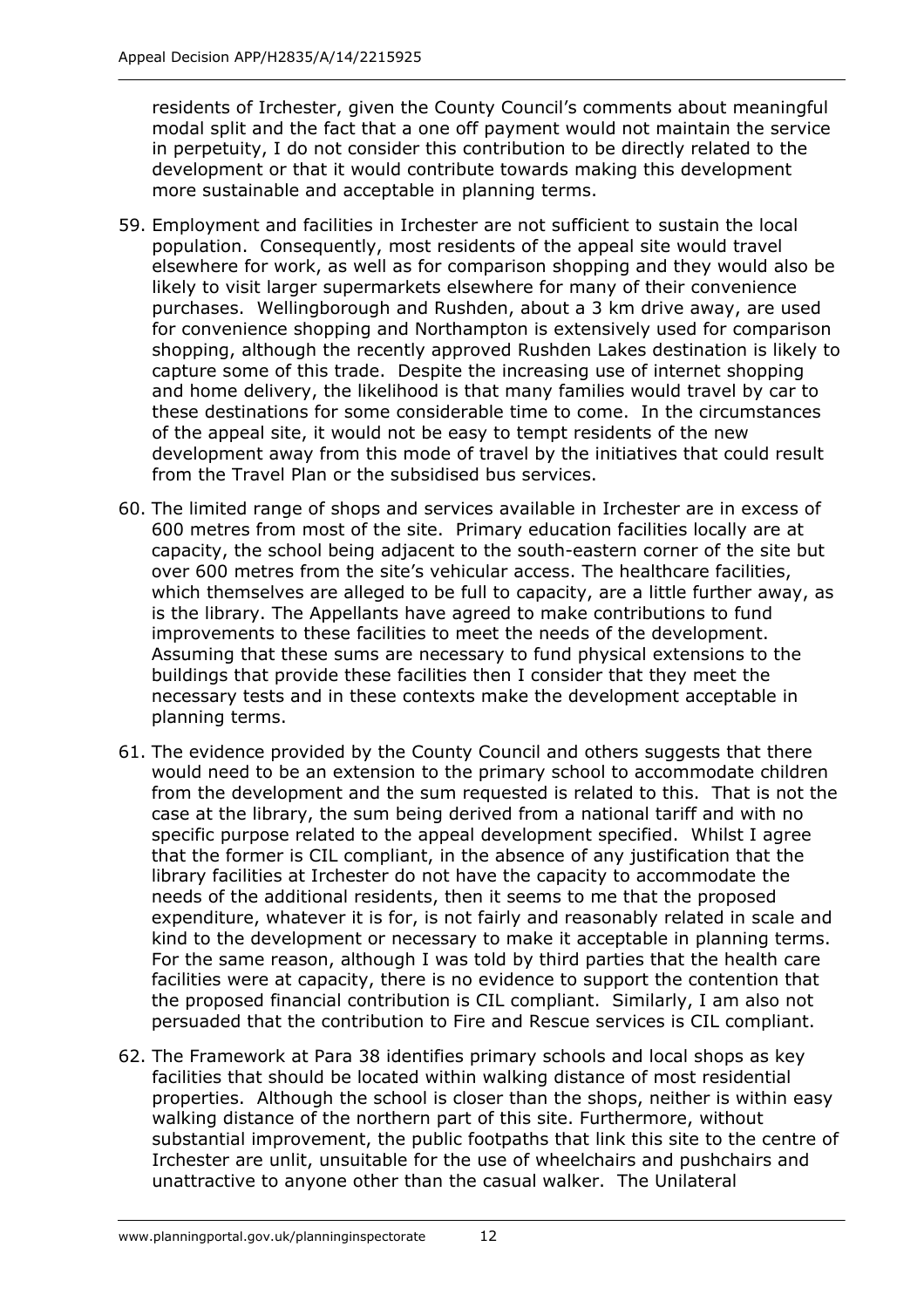Undertaking includes a contribution per dwelling towards environmental improvements in the vicinity of the site. Whilst some or all of this money could be used to improve the pedestrian links into the centre of the village, there are no specific proposals and no financial assessment. From my experience I doubt that the money raised would pay for the improvement of the footpaths to the existing village to a lit, hard surfaced standard that had gradients usable by the disabled and pushchairs. Consequently, whilst I consider that this contribution meets the CIL test, at the same time I am unable to conclude that it would improve the locational sustainability of the site.

63. Paragraph 34 of the Framework says that decisions should ensure that developments that generate significant movement are located where the need to travel can be minimised and the use of sustainable transport modes can be maximised. I am not convinced that the appeal proposal would meet this requirement, although I recognise that it also says that this needs to take account of other policies set out elsewhere in the Framework. Overall I find that the site's locational disadvantages outweigh its benefits to housing provision and that on balance this proposal would be not socially sustainable.

## *Environmental role*

- a) General
- 64. On balance there would be net gains to ecology, on a site that currently has little in the way of flora and fauna, through the provision of the Sustainable Drainage Basins and the use of some of the amenity open space by wildlife. This weighs in favour of the proposal.
- 65. There is no dispute that through the discharge of appropriate conditions, the development could create a high quality built environment. The Framework at paragraph 49 seeks to ensure that the need for housing does not take second place to other policy considerations. Nevertheless, that does not mean that those other considerations, including the protection of the countryside, should be disregarded altogether.

The Unilateral Undertaking includes a contribution towards improvements to the Nene Way between the appeal site and Irchester Country Park. This would have benefits for local as well as long distance walkers and gives added weight to the environmental sustainability credentials of the proposal. However, although adjacent to the appeal site, the proposed footpath improvement is not directly related to it or necessary to make the development acceptable in planning terms. I therefore find that this aspect of the Undertaking is not CIL compliant.

- b) Countryside
- 66. The importance of recognising the countryside's intrinsic character and beauty is one of the Framework's core principles, as set out at paragraph 17, and paragraph 109 seeks to ensure that valued landscapes are protected and enhanced. The protection of the environment, in its widest sense, is one of the three 'dimensions' of sustainability, as set out in paragraph 7. The LP at Policies G6 and H4 and CSS Policies 9, 10 and 13 are broadly consistent with these aims.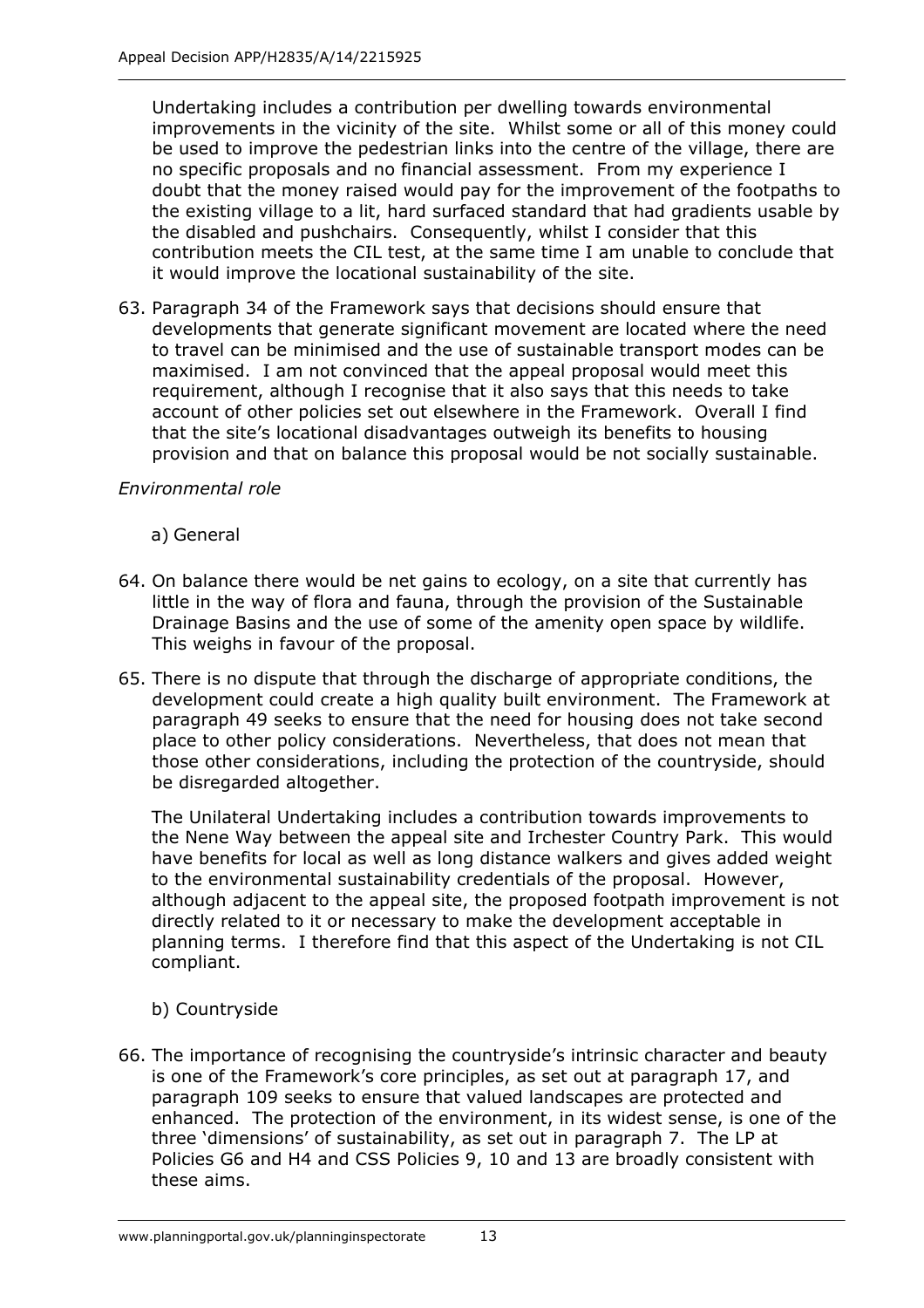- 67. The appeal site does not lie within any designated area of special landscape value. However, that does not mean that it has no value or that it is not valued by local people. Nothing in the Framework suggests that non designated countryside may not be valued or protected. Indeed many everyday landscapes are treasured by people and are as much a part of the identity of communities as are outstanding landscapes. It therefore seems to me that the countryside protection policies should be weighed in the sustainability balance against other relevant considerations.
- 68. The effect of the proposal on the character and appearance of the countryside and the setting of the village was central to the dismissal of the previous appeal. That Inspector thought that a "development of the scale" then "proposed would be highly intrusive in views from" Chester "Road and the local footpaths" to the north-west of the village. This was because by extending the development up the hillside and away from the valley floor, the "development would dominate the village's setting and would stand out as a conspicuous and incongruous incursion into the countryside".
- 69. That decision and the Appellants' changes and mitigation proposals were discussed at length during the Inquiry. The site is now substantially larger and extends much further up the hillside away from Chester Road than was necessary to accommodate the previous scheme. The separate area of land proposed for sport and recreation and formerly with access from Alfred Street, has moved to the east and is now to be linked to the main site and without any vehicular access to Alfred Street or elsewhere other than through the remainder of the appeal site. This part of the site is larger than in the case of the previous proposal and the notional layout suggests housing on a large proportion of it, whereas previously there was none at all.
- 70. The Appellants' notional response to the previous Inspector's concerns was to punch narrow gaps into the layout so that the church spire could be seen across open land from Chester Road and to replace the lost housing higher up the hillside, whilst providing a wider landscape buffer around the north western edge of the development.
- 71. In any event, the edge of the development along Chester Road would be closer to the village than the previous scheme but development could extend much further up the hillside. Like the previous Inspector, I consider that if this part of the site were to be built upon the development would dominate the village's setting. In fact even more than the previous scheme and again "stand out as a conspicuous and incongruous incursion into the countryside".
- 72. This is an outline application and I only need to be satisfied that the development could be accommodated somewhere on the site and without adversely affecting the character and appearance of the countryside to an extent that when weighed in the balance against all of the other positive and negative attributes of the scheme, did not tip the scales against the proposal. The overall density is substantially lower than that proposed by the previous scheme so it is not appropriate for me to consider the detail of the notional scheme in the way that that Inspector did, as the development could now be accommodated on the site in a number of different ways.
- 73. However, I consider that any development to the west of the south-western boundary of No. 123 High Street or to the north of the hedgerow that crosses the central part of the site would result in the ramifications discussed above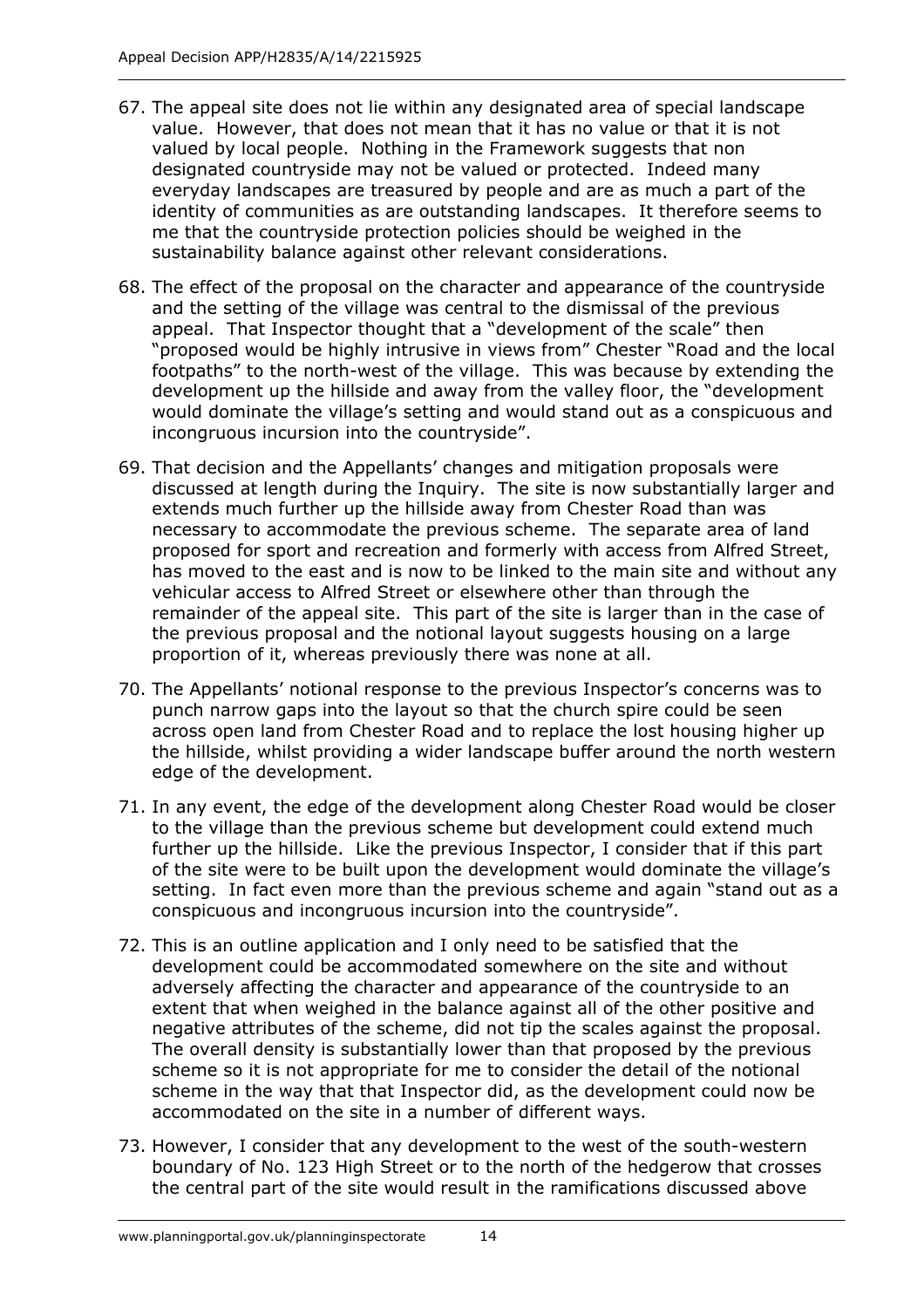and at great length in the previous appeal decision. Despite the proposed screening, the development would be seen from a number of vantage points in and around the village, as well as in long distant views from the east. No amount of planting could conceal the fact that this was a landscaped housing estate, physically detached from the existing built environment that dominated this part of the ridge. Even the landscaping itself would take many years to become fully established. I conclude that if the central part of the appeal site were to be built upon, then due to its size, extent and prominence in the landscape, it would cause substantial harm to the character and appearance of Irchester village and its immediate surroundings, contrary to the aims of LP Policies G6 and H4 and CSS Policy 13. This consideration attracts significant weight in the overall sustainability balance.

- c) Listed church
- 74. Section 66 of the Planning (Listed Building and Conservation Areas) Act says that the Secretary of State shall have special regard to the desirability of preserving the setting of a listed building. The Framework says that when considering the impact of a proposed development on the significance of a designated asset, great weight should be given to the asset's conservation . It points out that significance can be harmed or lost through development within its setting and also that if the harm is less than substantial, then the harm should be weighed against the public benefits of the proposal.
- 75. St Catherine's church is a Grade I listed building. Its tower is capped by a tall spire that is a visible feature in the local landscape from many vantage points. Tall church spires are a notable feature of rural Northamptonshire's landscapes. The Framework makes it clear that the setting of a heritage asset is the surroundings in which a heritage asset is experienced.
- 76. The contribution of setting, which does not have a fixed boundary, to the significance of a heritage asset is often expressed by reference to views. This is a purely visual impression of an asset, which can be static or dynamic, including a variety of views of, across, or including that asset, and views of the surroundings from or through the asset. The setting's importance lies in what it contributes to the significance of the heritage asset.
- 77. The Nene Way, a long distance footpath from the Wash to Northampton, is of national significance and walked by thousands of people each year. It passes through Irchester. When travelling in an easterly direction, hikers enter the village from the north-west along a footpath that runs between Irchester Country Park and St Catherine's Church and leave along Chester Road and vice versa if travelling westwards. The Church spire and to a lesser extent other parts of the building, is experienced when approaching Irchester from both directions. At the present time the architectural significance of its spire topped tower is appreciated in a traditional landscape context with open views across arable fields that have been a part of its setting for centuries. From the north the historic village with its sylvan fringe also contributes to the setting.
- 78. When exiting the wooded confines of the Country Park, the spire is visually dominant above the skyline behind the open arable fields. As one walks towards the church the size and dominance of the spire increase until the tower and then the whole church can be seen and admired, followed by its historic surroundings. From the north, the upper part of the church is similarly experienced across an open landscape as one walks down Chester Road,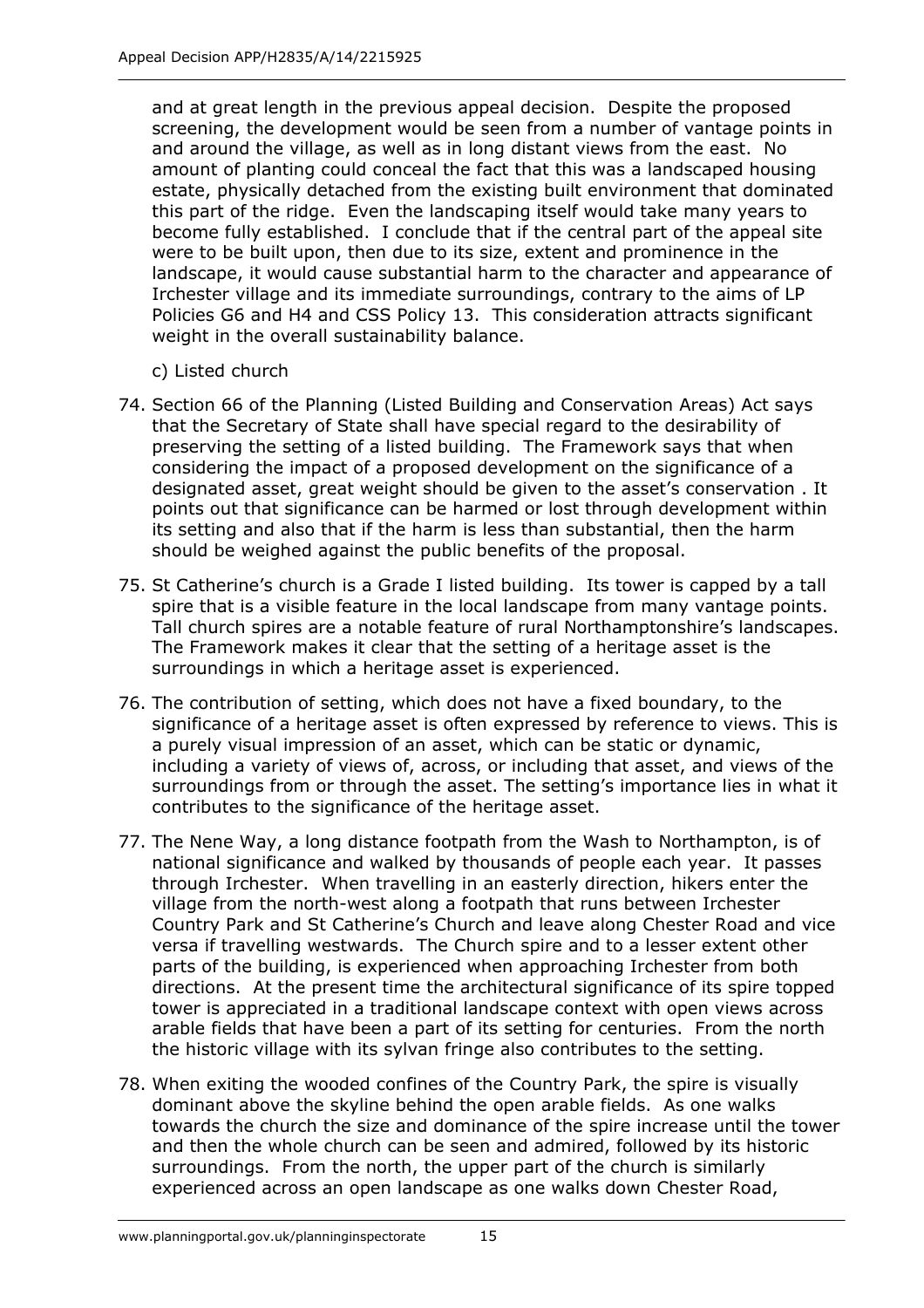following the bend at the top of the incline from the A45. The spire can also be seen and appreciated from a variety of other vantage points but is particularly striking from the east, from where it is seen above the historic village against a backdrop of rising arable land to its north-west.

- 79. The Appellants have clearly recognised the significance of these principle views in that they have left open land to protect the views of the church from the upper part of Chester Road and the exit from the Country Park. They also indicated that if I was concerned about their adequacy, then the vistas could be widened through a condition. I consider that development on the skyline at the exit from the country park and each side of the protected view corridor from Chester Road but particularly to the west would reduce the openness of the view and its visual permeability. It would consequently detract from the appreciation of the heritage asset.
- 80. Whilst these vistas could be widened, thereby improving the impact of the development on these aspects of the church's setting, the area left between them would still be clearly visible for many years and even when screened by trees, it would no longer be an open view. The view of the spire above the horizon would be compromised by views of the tops of houses increasingly screened by trees. Additionally the skyline views from the east would be substantially altered. Today there are views of a large church, with a tall spire, rising above the historic village and against a backdrop of paddocks and other open land that terminates in a large open arable field on the skyline. The arable field would be replaced by a housing estate and this open topography would be lost from the view. I consider that this would be harmful and whilst not substantial it would certainly be significant. Any development to the south of the broken hedgerow across the centre of the site could be screened by further hedgerow planting and landscaping immediately to the south of it.
	- d) Environmental sustainability conclusion
- 81. I have given careful thought to other ways of developing this site, whilst leaving the central section in its existing agricultural use. The notional development area adjacent to Chester Road, with minor adjustment to its western boundary, could accommodate a higher density of development than that shown. If careful attention was given to landscaping along its northern edge, in order to replicate the existing green edge to the village at this point, then development could take place without adversely affecting the character and appearance of the village and countryside or the setting of the listed building. If the development south of the central field boundary were to be moved southwards to facilitate appropriate screening and better integrated with the existing development then that likewise need not undermine the matters of importance that I have discussed above. It could also be developed at a higher density than the notional layout implies. However, I have no evidence to enable me to conclude that a number of dwellings within the scope of those applied for could be accommodated in the reduced areas for development. More fundamentally there is no access to the appeal site proposed from the south and it is not for me to speculate on the feasibility of providing one.
- 82. Overall I conclude that the harm to the countryside landscape in the context of the older part of the village and the impact upon the setting of the listed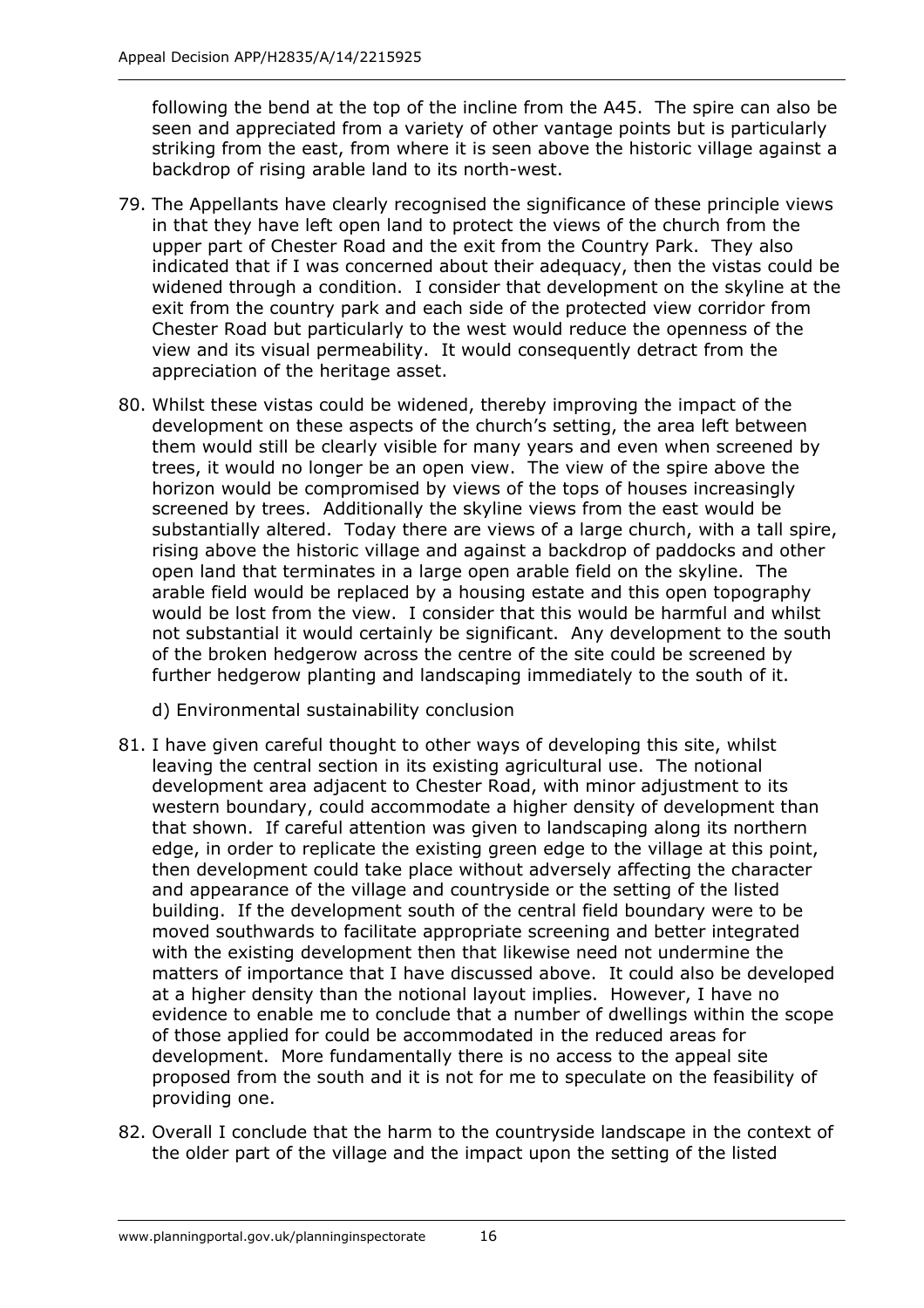building outweigh any benefits to environmental sustainability provided by the ecological and footpath improvements.

#### *Sustainability conclusion*

83. Although I have found that the proposal would make a positive contribution to the economic aspects of sustainable development through its contribution to economic development and regeneration, I have also found that despite its contribution to housing supply, on balance it would have an overall negative impact on the social aspects of sustainability. The proposal would undoubtedly have a negative impact on environmental sustainability. It is therefore my judgement that the environmental and social harm would significantly and demonstrably outweigh the economic benefits so that the appeal proposal would not deliver sustainable development within the meaning of paragraphs 18-49 of the Framework. Consequently the provisions of Para 14 do not apply.

#### *Planning balance and overall conclusions*

- 84. There is clearly a demonstrable shortfall in the five year housing land supply, even when measured against the reduced housing requirement contained in IHS and the Framework urges every effort to boost the supply of housing. It seems to me that in the short term there is a need for a limited amount of development away from Wellingborough in order to boost the overall supply. It was generally accepted that Irchester, in meeting its own needs, could require up to 150 dwellings over the plan period of the emerging CSR. This should attract significant weight in favour of the appeal proposal and in many contexts would be the determining factor. The proposal would deliver affordable housing to a limited extent, provide temporary jobs and additional local expenditure to support businesses and it would contribute positively to some other aspects of sustainability as discussed above, all of which attract moderate weight.
- 85. However, overall the proposal does not represent sustainable development as defined in the Framework because of the unsustainable location of the site, when considered as a whole, in the context of the location of existing facilities and services within Irchester and its public transport network. Development on the scale proposed could not be adequately mitigated within the central part of the site, resulting in irreversible harm to an area of prominent countryside and the setting of a conspicuous listed building. These considerations when taken together attract substantial weight.
- 86. On balance I consider that the negative aspects of this proposal significantly and demonstrably outweigh the benefits. The proposal is in conflict with the DP, in particular CSS Policy 13 and saved LP Policies G6 and H4. The other material considerations to which I have been referred do not indicate that planning permission should be granted.

## *M Middleton*

## INSPECTOR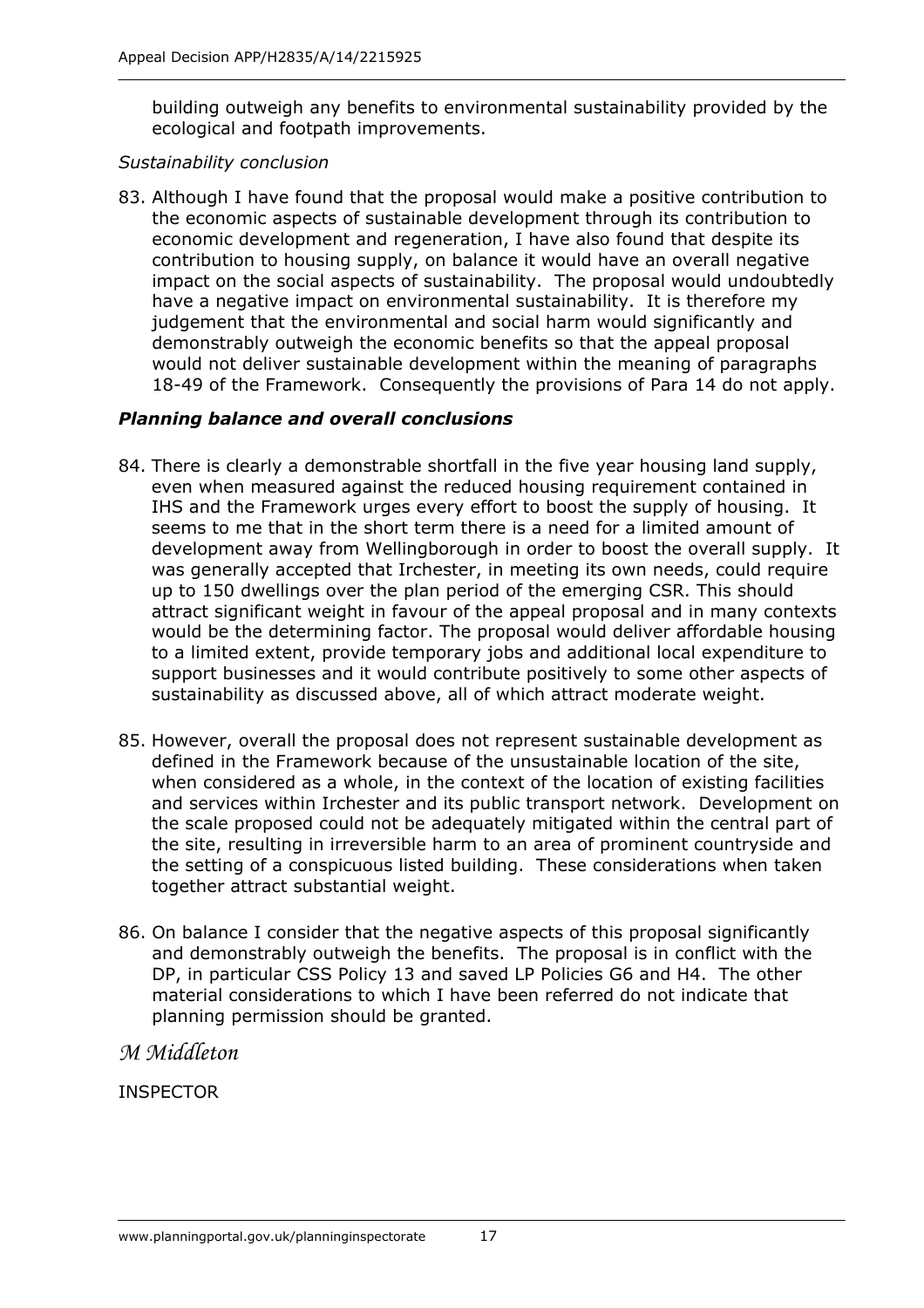#### APPEARANCES

#### FOR THE LOCAL PLANNING AUTHORITY:

Anthony Crean of Counsel He called Ian Dudley BSc, MICF, MSE, AMLI Lockhart Garratt Environmental

Nigel C Ozier BA, MRTPI Brian Barber Associates

#### FOR THE APPELLANT:

Jeremy Cahill of Counsel He called Dai Lewis BSc, Dip LA,CMLI

> Richard Pestell BSc M Phil Michael Parkinson BSc, MICE, MIHT, Peter Brett Associates MIRSO

**Consultancy** 

John D Turner BSc, MRICSS Turner Morum, Chartered Surveyors The Environmental Dimension Partnership Peter Brett Associates

#### INTERESTED PERSONS:

| Pam Armstrong        | <b>Irchester Parish Council</b> |
|----------------------|---------------------------------|
| Tom LLoyd            | Local resident                  |
| Geraldine Hunt       | Local resident                  |
| <b>Neil Sabey</b>    | Local resident                  |
| Rod Broomfield       | Local resident                  |
| Janice Arnold        | Local resident                  |
| <b>Wendy Burnett</b> | Local resident                  |
| Anne Edgecombe       | Local resident                  |
| Richard Webb         | Local resident                  |
| <b>Simon Davies</b>  | Local resident                  |
| Anthony Skipper      | Local resident                  |
| John Paul Carr       | Local councillor                |
|                      |                                 |

#### **DOCUMENTS SUBMITTED TO THE INQUIRY**

- 1 Note explaining the illness of Tim Coleby and his replacement by Richard Pestell, submitted by the Appellants
- 2 Opening submissions on behalf of the Appellants
- 3 Opening Submissions on behalf of the Council
- 4 Statement of Common Ground on housing land supply
- 5 Minutes of the North Northamptonshire Joint Planning Committee Meeting, 4 September 2014, concerning the Joint Core Strategy, submitted by the Council
- 6 Wellingborough, Commitments and Completions Summary, Parishes, 2013/14, submitted by the Council
- 7 Potential house building in Irchester, 2011-2018, submitted by the Council
- 8 Note re Building development in Irchester, submitted by the Appellants
- 9 Wellingborough Sustainability Matrix, submitted by the Appellants
- 10 Correspondence between Richard Hall of Northamptonshire Highways and Tim Colby concerning the site access to Chester Road, submitted by the Appellants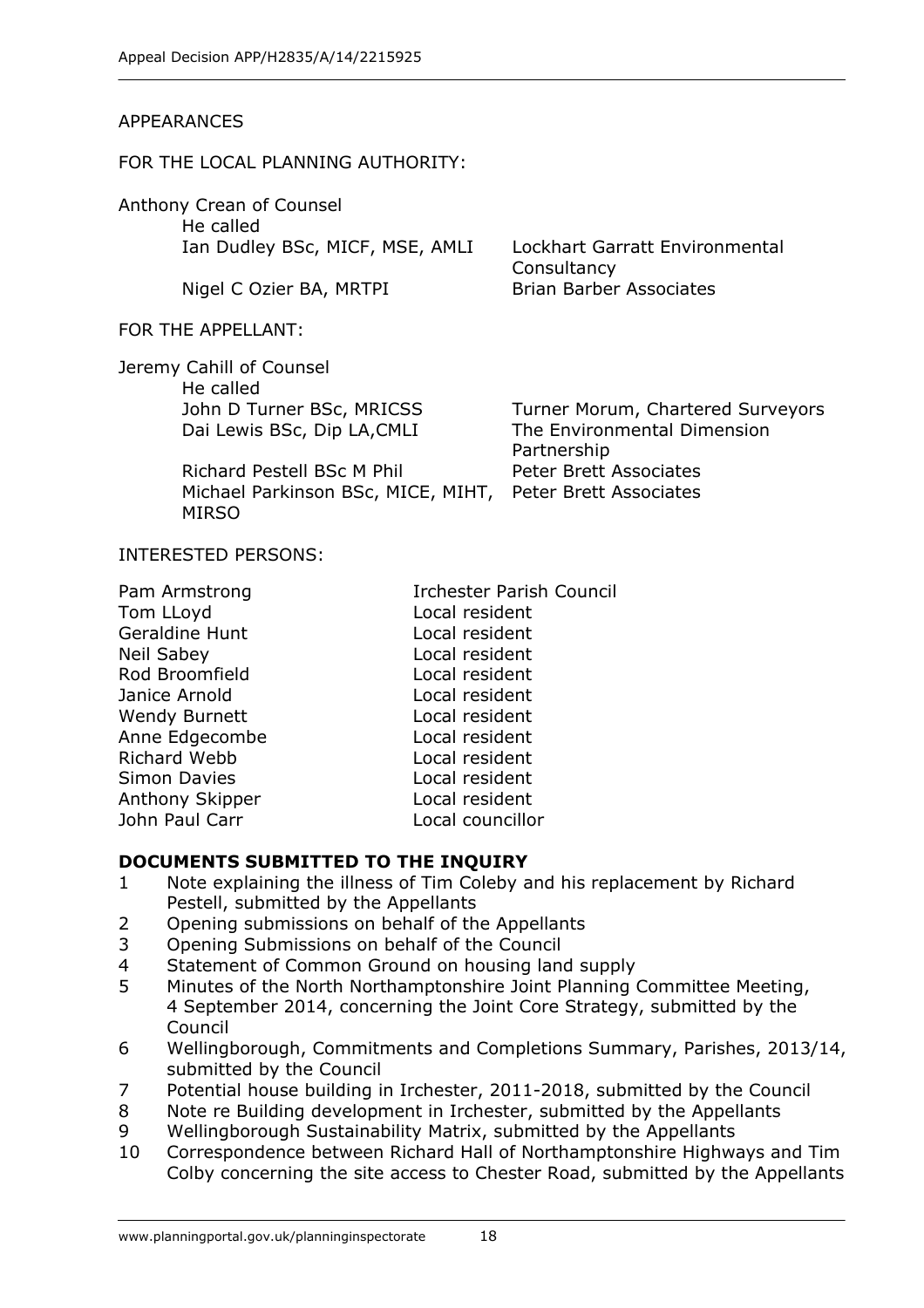- 11 Northamptonshire, Current Landscape Character Assessment, submitted by the Appellants
- 12 Northamptonshire Highways, Schedule of Financial contributions, submitted by the Council
- 13 Town and Country Planning Act 1990, Part III, power of a local planning authority to decline to determine applications, submitted by the Appellants
- 14 Summary and conclusions of Dai Lewis and Tim Coleby concerning their landscape and planning evidence to the previous appeal Inquiry (APP/H2835/A/12/21`82431), submitted by the Council
- 15 Appeal Decision Ref: (APP/G2815/A/13/2209113), Land at St Christopher's Drive, Oundle, with observations from Nigel Ozier on behalf of the Council
- 16 Appeal Decision Ref: APP/H1840/A/13/2203524, Land at Allesborough Farm, Pershore, Worcestershire, submitted by the Council
- 17 Appeal Decision Ref: APP/W0530/A/13/2207961, Land to the west of Cody Road, Waterbeach, Cambridge, submitted by the Appellants
- 18 Appeal Decision Ref: APP/W0530/A/13/2209166, Land north of Bannold Road, Waterbeach, Cambridgeshire, submitted by the Appellants
- 19 High Court of Justice, Fox Strategic Land and Property Ltd v Secretary of State for Communities and Local Government and Cheshire East Council, CO/10220/2011, submitted by the Appellants
- 20 Court of Appeal, Fox Strategic Land and Property Ltd v Secretary of State for Communities and Local Government, CI/2012/0673, submitted by the Appellants
- 21 High Court of Justice, Anita Colman and Secretary of State for Communities and Local Government v North Devon District Council and RWE NPower Renewables Ltd, CO/1283/2012, submitted by the Appellants
- 22 High Court of Justice, Cotswold District Council and Secretary of State for Communities and Local Government with Fay and Son Ltd and Hannick Homes and Development Ltd v Cotswold District Council and Secretary of State for Communities and Local Government with Hannick Homes and Development Ltd, CO/3629/3626/7880/2013, submitted by the Council
- 23 High Court of Justice, Dartford Borough Council v Secretary of State for Communities and Local Government and Landhold Capital Ltd, CO/2082/2014, submitted by the Council
- 24 Draft list of conditions
- 25 Unilateral Undertaking, submitted by the Appellants
- 26 Closing submissions on behalf of the Council
- 27 Closing submissions on behalf of the Appellants
- 28 The National Heritage List for England, List Entry, Church of St Katherine, High Street, Irchester
- 29 Correspondence from the Council confirming that it did not advertise the application as one that was likely to affect the setting of a Listed Building and that in its opinion Regulation 5A of the Town and Country Planning (Listed Buildings and Conservation Areas) Regulations 1990 had not been infringed
- 30 Correspondence from the Appellants confirming that in their opinion Regulation 5A of the Town and Country Planning (Listed Buildings and Conservation Areas) Regulations 1990 had not been infringed and containing a Heritage Statement from Edmund Stratford on behalf of the Appellants
- 31 Revised list of conditions, submitted by the Appellants
- 32 Confirmation from Barwood Land that they would accept a reduction in the time period for the submission of reserved matters
- 33 Two revised surface water drainage conditions, submitted by the Environment Agency